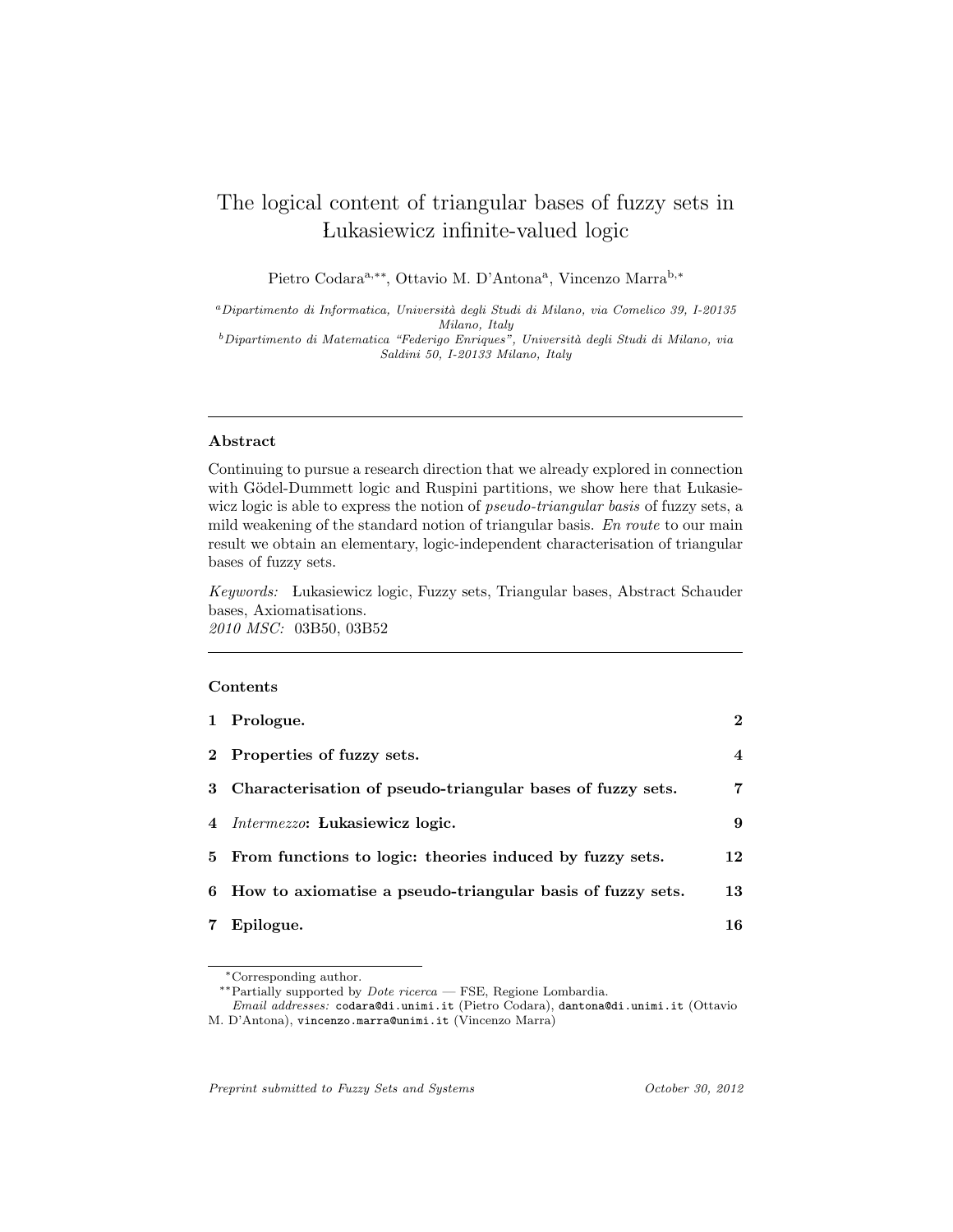### 1. Prologue.

In this paper, by a *fuzzy set* we always mean a function  $f : [0, 1] \rightarrow [0, 1]$ , with  $[0, 1] \subseteq \mathbb{R}$ , the real unit interval. Throughout, we fix an integer  $n > 0$ , and a finite, non-empty family

$$
P = \{f_1, \ldots, f_n\}
$$

of fuzzy sets. We further always assume that each  $f_i \in P$  is a continuous function with respect to the usual (Euclidean) topology of [0, 1].

We address here the general question, what is the logical content of the family of fuzzy sets P. By way of motivation, let us think of the real unit interval  $[0, 1]$  as the normalised range of values of a physical observable, say temperature. Then each  $f_i \in P$  can be viewed as a means of assigning a truth value to a proposition about temperature in some many-valued logic  $\mathscr{L}$ . Had one no information at all about such propositions, one would be led to identify them with propositional variables  $X_i$ , subject only to the axioms of  $\mathscr{L}$ . Intuitively, however, the set P does encode information about  $X_1, \ldots, X_n$ . For example, consider  $P = \{f_1, f_2, f_3\}$  as in Fig. 1, and say  $f_1, f_2$ , and  $f_3$  provide truth values for the propositions  $X_1$  = "The temperature is low",  $X_2$  = "The temperature is medium", and  $X_3 =$  "The temperature is high", respectively. The shape of the functions in  $P$  intuitively tells us that it is never the case that the observed temperature is both low and high. More generally, at an intuitive level it is clear that  $P$  encodes a body  $B$  of knowledge about the specific application domain (here, about temperature). How can we make this intuition precise?

If L' has a conjunction  $\wedge$  interpreted by minimum, the proposition  $X_1 \wedge X_3$ has 0 as its only possible truth value, *i.e.* it is a contradiction. The chosen set P then leads us to add *extra-logical axioms* to  $\mathscr{L}-e.g. \neg(X_1 \wedge X_3)$ , where  $\neg$ is a negation connective—in an attempt to express the fact that one cannot observe both a high and a low temperature at the same time. More generally, we see that P implicitly encodes a theory  $\Theta_P$  over the pure logic  $\mathscr{L}$ —a theory being a family of formulæ required to hold, thought of as extra-logical axioms. Crucially, the theory  $\Theta_P$  is determined independently of the specifics of the available connectives. Set

$$
\Theta_P = \{ \varphi(X_1, \dots, X_n) \mid \varphi(f_1(x), \dots, f_n(x)) = 1 \text{ for all } x \in [0, 1] \}.
$$
 (\*)

(Here,  $\varphi$  is a formula of  $\mathscr L$  over the variables  $X_1, \ldots, X_n$ , and  $\varphi(r_1, \ldots, r_n)$ denotes the evaluation of  $\varphi$  at  $(r_1, \ldots, r_n) \in [0, 1]^n$ .) Under the sole assumption that L has a sound [0, 1]-valued semantics, it is easy to show that  $\Theta_P$  as in (\*) is a (deductively closed) theory over  $\mathscr{L}$ ; see Lemma 5.1 below.

In traditional terminology, the axioms of the logic  $\mathscr L$  (along with their deductive consequences) are to be thought of as *analytic truths*, which hold true by virtue of their form alone, independently of the circumstances. Analytic truths are the subject matter of logic proper; however, by their very nature, they carry no information about "the world": whichever analytic truth one utters about temperature, one can equally well utter about, say, pressure. By contrast, the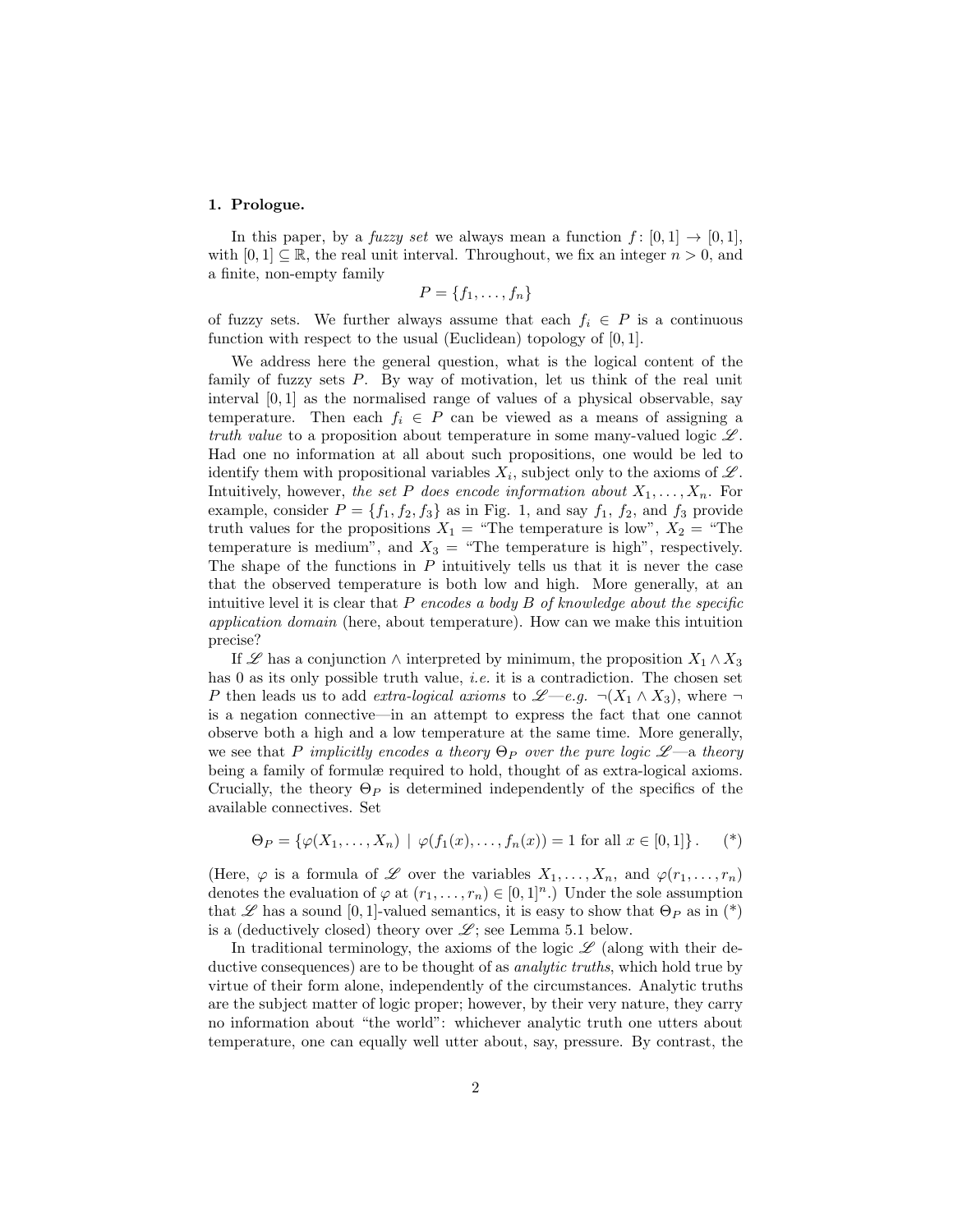additional formulæ, or extra-logical axioms, that feature in a theory are to be thought of as synthetic truths—assertions that are truthful only within a specific domain of application, by virtue of properties of that domain. So, for example, in dealing with a certain (ideal) gas one may wish to assert as a physical (hence extra-logical) truth that the product of the volume and the pressure is constant at constant temperature. But there is of course no way of deducing such a statement from the axioms of classical logic: a world in which this specific law fails is conceivable, i.e. is logically consistent, and hence whatever the truth expressed by the law, it is a factual, or contingent, or synthetic truth. The completeness theorem then tells us that the statement in question is not formally derivable from the axioms of classical logic, because it has a counter-model, namely, the possible world wherein it fails. In this precise sense, logic can teach us nothing (factual): good grades in logic won't help with your physics class.

In light of the foregoing, we now see how to relate the two statements:

- (S1) P determines a theory  $\Theta_P$  over  $\mathscr{L}$ , and
- (S2) P encodes a body B of knowledge about the specific application domain.

Indeed,  $\Theta_P$  is none other than a verbalisation of B: an exposition of B in formulæ, so to speak. But while (S1) does provide the desired clarification of the intuition (S2),  $\Theta_P$  may end up being a mere approximation to B; after all, the linguistic resources offered by  $\mathscr L$  are limited. The differential relationship between acceleration and velocity, for example, is hardly exactly expressible within most formal system that go under the name of "logics".

In this paper we are concerned with one instance of the general problem of making explicit the extra-logical information implicitly encoded by P. In a previous paper [9] (see also [8]), we addressed and solved this problem in case the background logic  $\mathscr L$  is Gödel-Dummett (infinite-valued propositional) logic [13, Chapter 4], and P is assumed to be a Ruspini partition, i.e. such that  $\sum_{i=1}^{n} f_i(x) = 1$  for each  $x \in [0, 1]$ . There, we proved that Gödel-Dummett logic can only capture the semantical notion of Ruspini partition up to an equivalence relation that we determined exactly. Here, we address the problem of identifying the synthetic, factual content of triangular bases of fuzzy sets, a notion strictly stronger than Ruspini partitions. Such triangular bases commonly occur in applications. The set  $P = \{f_1, f_2, f_3\}$  provides an example; please see Definition 2.2 below for details. Throughout the paper, we will take  $\mathscr L$  to be Lukasiewicz (infinite-valued propositional) logic [5]; background is provided in Section 4. It is well known that Lukasiewicz logic is able to express addition of real numbers exactly, and so does axiomatise Ruspini partitions exactly. We shall prove in Theorem II of Section 6 the stronger result that Lukasiewicz logic axiomatises the notion of triangular bases of fuzzy sets almost exactly; specifically, the logic axiomatises pseudo-triangular bases (see Definition 2.2), a mild weakening of triangular bases. It will transpire that the reason why the latter cannot be characterised exactly is that the logic does not express (affine) linearity, though, as mentioned, it does express addition. Besides a fair amount of standard machinery in Lukasiewicz logic, the proof of Theorem II uses Theorem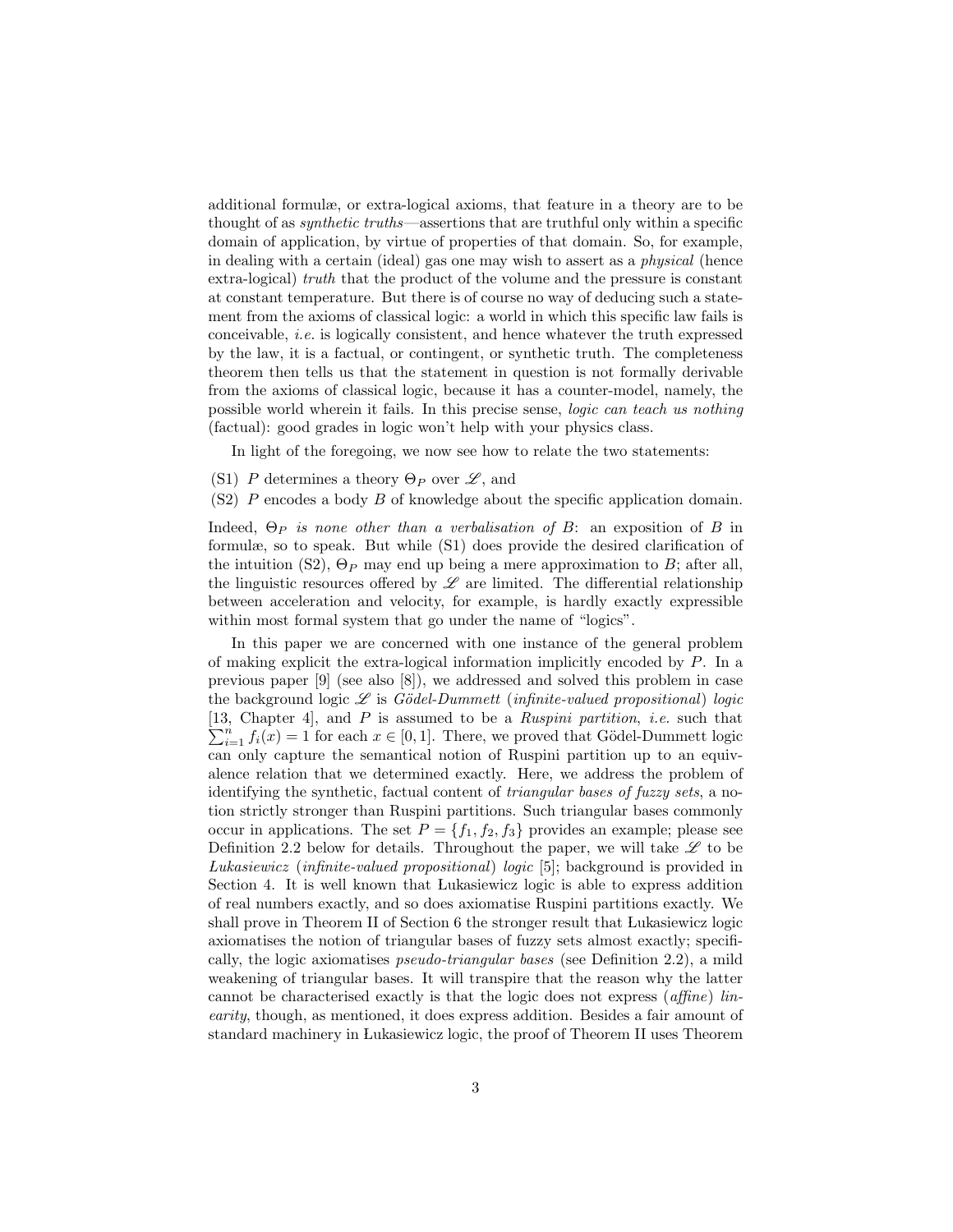I, which we prove in Section 3. Here we characterise pseudo-triangular bases of fuzzy sets by elementary properties of the set of functions  $P$  which strengthen the Ruspini condition. In the final Section 7 we discuss further research, and connections with previous work on the algebraic semantics of Lukasiewicz logic.

#### 2. Properties of fuzzy sets.

Fuzzy sets are often required to satisfy additional conditions that are deemed useful for the specific application under consideration. Here is a popular one that we already mentioned in the Prologue, and is usually traced back<sup>1</sup> to  $[22,$ p. 28]. We say P is a Ruspini partition if for all  $x \in [0, 1]$ 

$$
\sum_{i=1}^{n} f_i(x) = 1.
$$
 (1)

We further say that P is 2-overlapping if for all  $x \in [0,1]$  and all triples of indices  $i_1 \neq i_2 \neq i_3$  one has

$$
\min \{f_{i_1}(x), f_{i_2}(x), f_{i_3}(x)\} = 0.
$$
\n(2)

Figure 1 shows a family of fuzzy sets which is both Ruspini and 2-overlapping.



Figure 1: A Ruspini and 2-overlapping family of fuzzy sets.

The Ruspini and the 2-overlapping conditions  $(1-2)$  apply to a family of fuzzy sets. In the literature, several properties applicable to a single fuzzy set have been considered too. One of these we are assuming throughout, as stated at the beginning; namely, continuity. Further, a fuzzy set  $f : [0,1] \rightarrow [0,1]$  is *normal* if there exist  $x \in [0, 1]$  such that  $f(x) = 1$ . If, moreover,  $f(y) \neq 1$ for all  $y \in [0, 1]$  with  $y \neq x$ , we say that f is *strongly normal*. The fuzzy sets  $f_1, f_2$ , and  $f_3$  depicted in Figure 1 are strongly normal. The last property we wish to consider is convexity. Following [11, p. 25], it is common to consider a

<sup>1</sup>Let us mention in passing that Ruspini partitions have been long studied in general topology, where they are known as  $(\textit{finite})$  partitions of unity; see e.g. the survey [12], and references therein.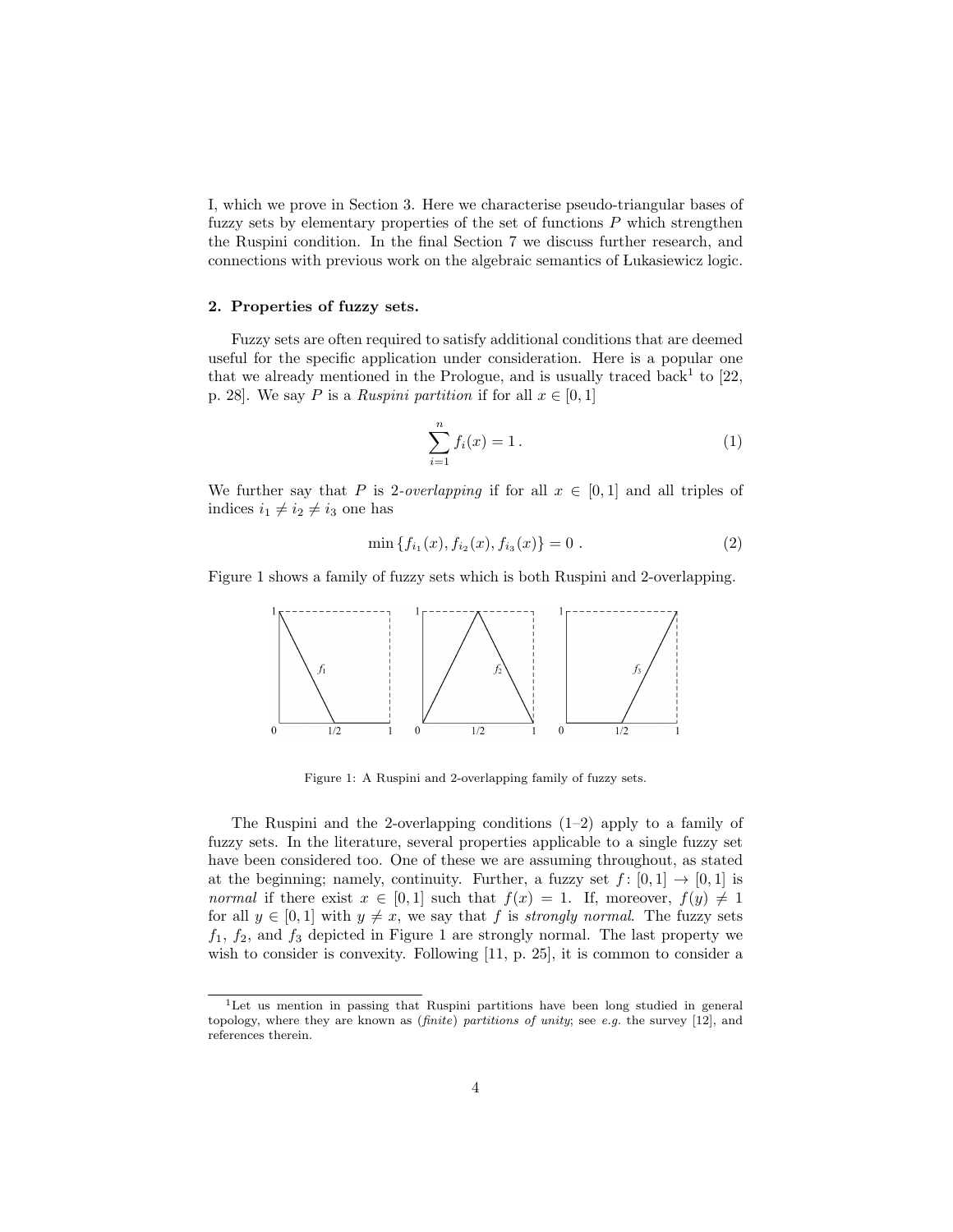

Figure 2: Min-convexity.

weaker form of convexity than the classical one. The fuzzy set  $f : [0, 1] \rightarrow [0, 1]$ is *min-convex*<sup>2</sup> if for all  $x, y, \lambda \in [0, 1]$ ,

$$
f(\lambda x + (1 - \lambda)y) \ge \min(f(x), f(y)),\tag{3}
$$

and it is strictly min-convex if

$$
f(\lambda x + (1 - \lambda)y) > \min(f(x), f(y)).
$$
\n(4)

We shall make crucial use of a localised version of min-convexity in our results. Let us call  $S_f = \{x \in [0,1] \mid f(x) > 0\}$  the support of f. We say f is minconvex on its support if (3) holds for each  $x, y \in [0, 1]$  such that  $[x, y] \subseteq S_f$ . We define the notion of *strict min-convexity of f on its support* in the same manner, mutatis mutandis.

A min-convex fuzzy set is shown in Figure  $2(a)$ ; a non-min-convex fuzzy set is shown in Figure 2(b).

**Lemma 2.1.** A fuzzy set  $f : [0,1] \rightarrow [0,1]$  is min-convex if, and only if, for any  $0 \leq x < z < y \leq 1$  we have that

if 
$$
f(z) < f(x)
$$
 then  $f(y) \leq f(z)$ .

Moreover, f is strictly min-convex if, and only if, for any  $0 \le x < z < y \le 1$ we have that

if 
$$
f(z) \leq f(x)
$$
 then  $f(y) < f(z)$ .

Proof. This is a straightforward verification.

There is one last property of fuzzy sets that we consider in this paper:

**Definition 2.1.** A finite family  $P = \{f_1, \ldots, f_n\}$  of fuzzy sets is *separating* if for all  $x, y \in [0, 1]$ , with  $x \neq y$ ,  $\{f_1(x), \ldots, f_n(x)\}\neq \{f_1(y), \ldots, f_n(y)\}.$ 

 $\Box$ 

<sup>2</sup>We adopt this terminology to avoid confusion with convexity proper.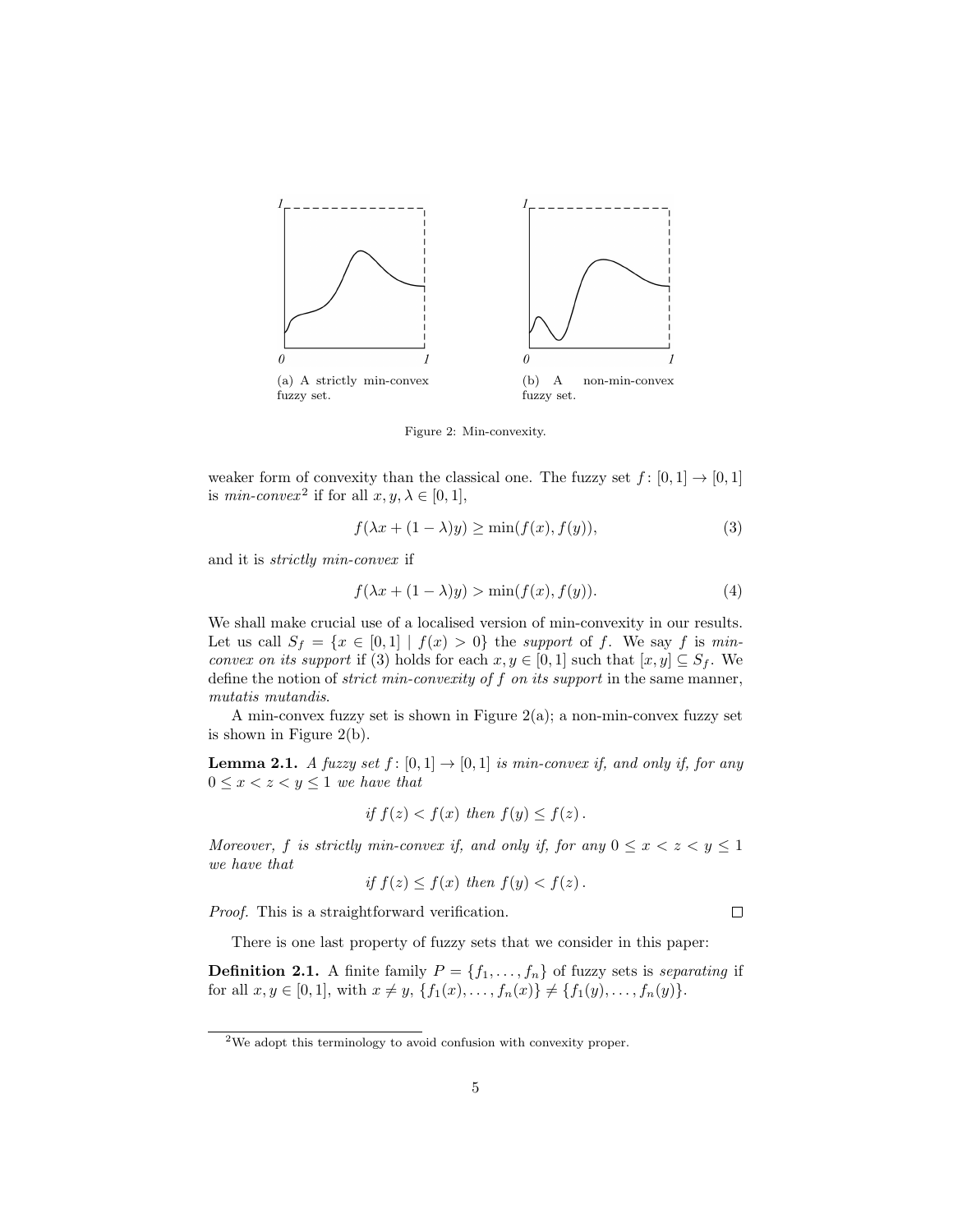It may be remarked that many families of fuzzy sets that have been investigated in the literature, or have been used in implementations, indeed are separating — the set in Figure 1 being a typical instance. We shall see in due course that the property is a crucial feature of such examples, cf. Theorem II below.

Instead of asking that  $P$  (or its members) satisfy a given general property such as the ones above, we can decide to restrict the choice of fuzzy sets to a prototypical class of functions. So, for example, a fuzzy system might use sigmoid, or triangular, or trapezoidal functions only. In the case of triangular functions, moreover, it is common to require that the various fuzzy sets fit together nicely, as in the following definition that is central to our paper.

**Definition 2.2.** A finite family  $P = \{f_1, \ldots, f_n\}$  of continuous fuzzy sets is a pseudo-triangular basis if there exist  $0 = t_1 < t_2 < \cdots < t_{n-1} < t_n = 1$  such that (up to a permutation of the indices) for each  $i = 1, \ldots, n - 1$ 

- a)  $f_i(t_i) = 1, f_i(t_{i+1}) = 0,$
- b)  $f_j(x) = 0$ , for  $x \in [t_i, t_{i+1}], j \neq i, i+1$ ,
- c)  $f_{i+1}(x) = 1 f_i(x)$ , for  $x \in [t_i, t_{i+1}]$ , and
- d)  $f_i, f_{i+1}$  are bijective when restricted to  $[t_i, t_{i+1}].$

Further, P is a *triangular basis* if the following condition holds in place of d).

 $d^*$ )  $f_i, f_{i+1}$  are linear over  $[t_i, t_{i+1}]$ .

See Figure 3 for an example of a pseudo-triangular basis of fuzzy sets.



Figure 3: A pseudo-triangular basis.

Remark 1. It is straightforward to prove that a finite family  $\{f_1, \ldots, f_n\}$  of continuous fuzzy sets is a triangular basis if, and only if, there exist real numbers  $0 = t_1 < t_2 < \cdots < t_{n-1} < t_n = 1$  such that (up to a permutation of the indices) for each  $i = 1, 2, \ldots, n$ ,

- i)  $f_i(t_i) = 1$ ,
- ii)  $f_i(t_j) = 0$ , for  $j \neq i$ , and
- *iii*)  $f_i$  is linear on each interval  $[t_k, t_{k+1}], k = 1, \ldots, n-1.$

The conditions in Definition 2.2 are somewhat more involved in order to capture instances that are not locally linear, as in Figure 3.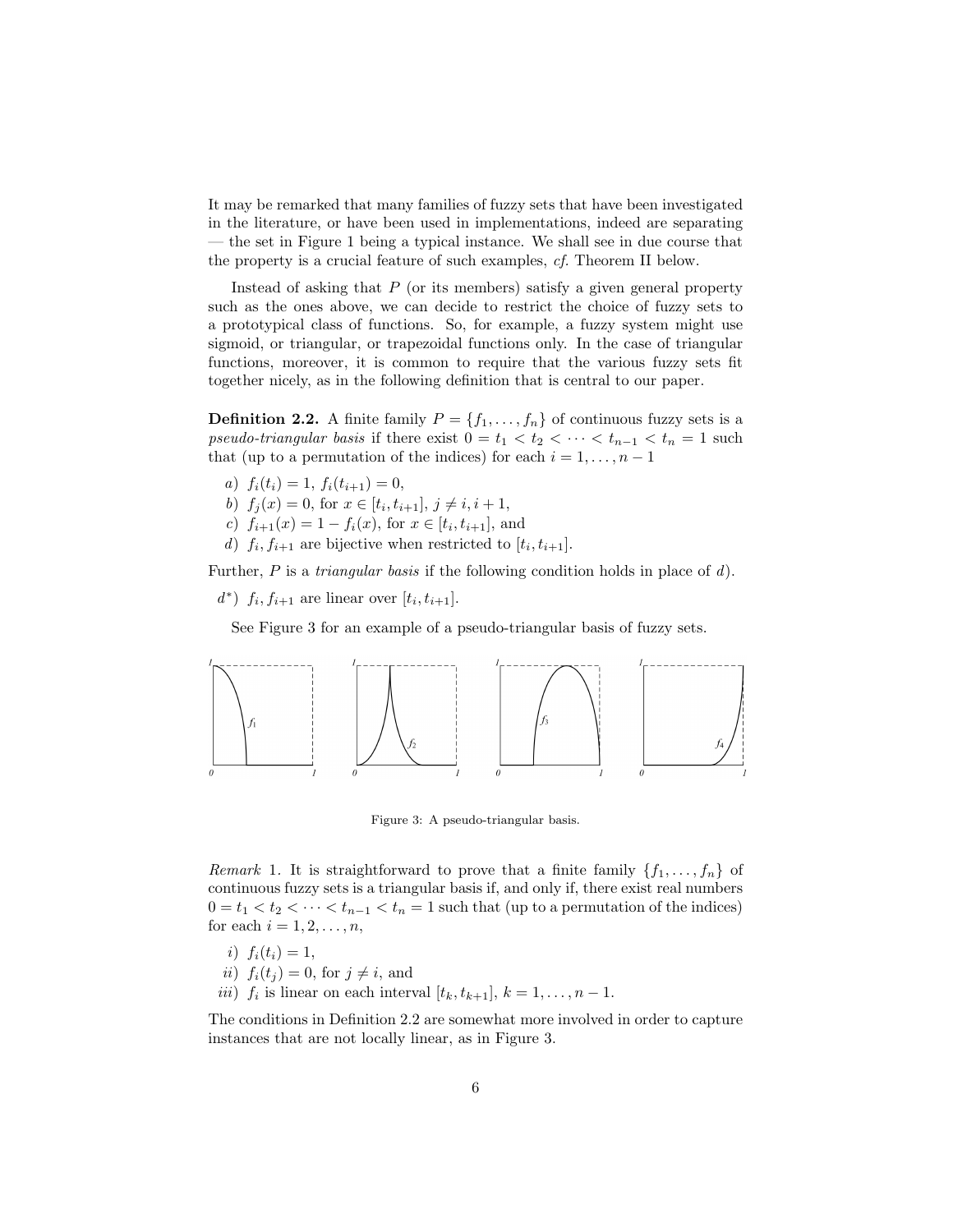#### 3. Characterisation of pseudo-triangular bases of fuzzy sets.

We define a continuous map

$$
T_P \colon [0,1] \to [0,1]^n
$$

associated with P by

$$
t\mapsto (f_1(t),\ldots,f_n(t))\,.
$$

We write ran  $T_P = T_P([0,1])$  for the range of  $T_P$ .

Recall<sup>3</sup> that the *fundamental simplex* in  $\mathbb{R}^n$ , denoted by  $\Delta_n$ , is the convex hull of the standard basis of  $\mathbb{R}^n$ ; the latter is denoted  $\{e_1, \ldots, e_n\}$ . In symbols,

$$
\Delta_n = \text{Conv}\left\{e_1, \ldots, e_n\right\}.
$$

A face of dimension k of  $\Delta_n$  is a subset Conv  $\{e_{i_1}, \ldots, e_{i_{k+1}}\} \subseteq \Delta_n$ , for  $1 \leq i_1 <$  $i_2 < \cdots < i_{k+1} \leq n$ . A vertex is a 0-dimensional face. The 1-skeleton of  $\Delta_n$ , written  $\Delta_n^{(1)}$ , is the collection of all faces of  $\Delta_n$  having dimension not greater than  $1.4$ 

We say ran  $T_P$  is a *Hamiltonian path* if there is a permutation  $\pi$ :  $\{1, \ldots, n\} \rightarrow$  $\{1, \ldots, n\}$  such that

$$
\operatorname{ran} T_P = \bigcup_{i=1}^{n-1} \operatorname{Conv} \{ e_{\pi(i)}, e_{\pi(i+1)} \} \tag{5}
$$

Theorem I. The following are equivalent.

- i) P is a pseudo-triangular basis.
- ii) P is a 2-overlapping Ruspini partition and each  $f_i \in P$  is strongly normal, min-convex, and strictly min-convex on its support.
- iii) The map  $T_P : [0,1] \rightarrow [0,1]^n$  is injective, and ran  $T_P$  is a Hamiltonian path on  $\Delta_n^{(1)}$ .

*Proof.* Labels  $a$ ,  $b$ ,  $c$ , and  $d$ ) in this proof refer to the items in Definition 2.2.

 $i) \Rightarrow iii$ ). By b) and c), we immediately obtain that

$$
\operatorname{ran} T_P \subseteq \Delta_n^{(1)}\,. \tag{6}
$$

By a), there exist  $0 = t_1 < t_2 < \cdots < t_n = 1$  such that, up to a permutation of the indices,

$$
T_P(t_i) = e_i, \text{ for each } i = 1, \dots, n. \tag{7}
$$

<sup>&</sup>lt;sup>3</sup>For background on the few basic notions from piecewise linear geometry we use here, please see [21].

<sup>&</sup>lt;sup>4</sup>Thus,  $\Delta_n^{(1)}$  happens to be a graph.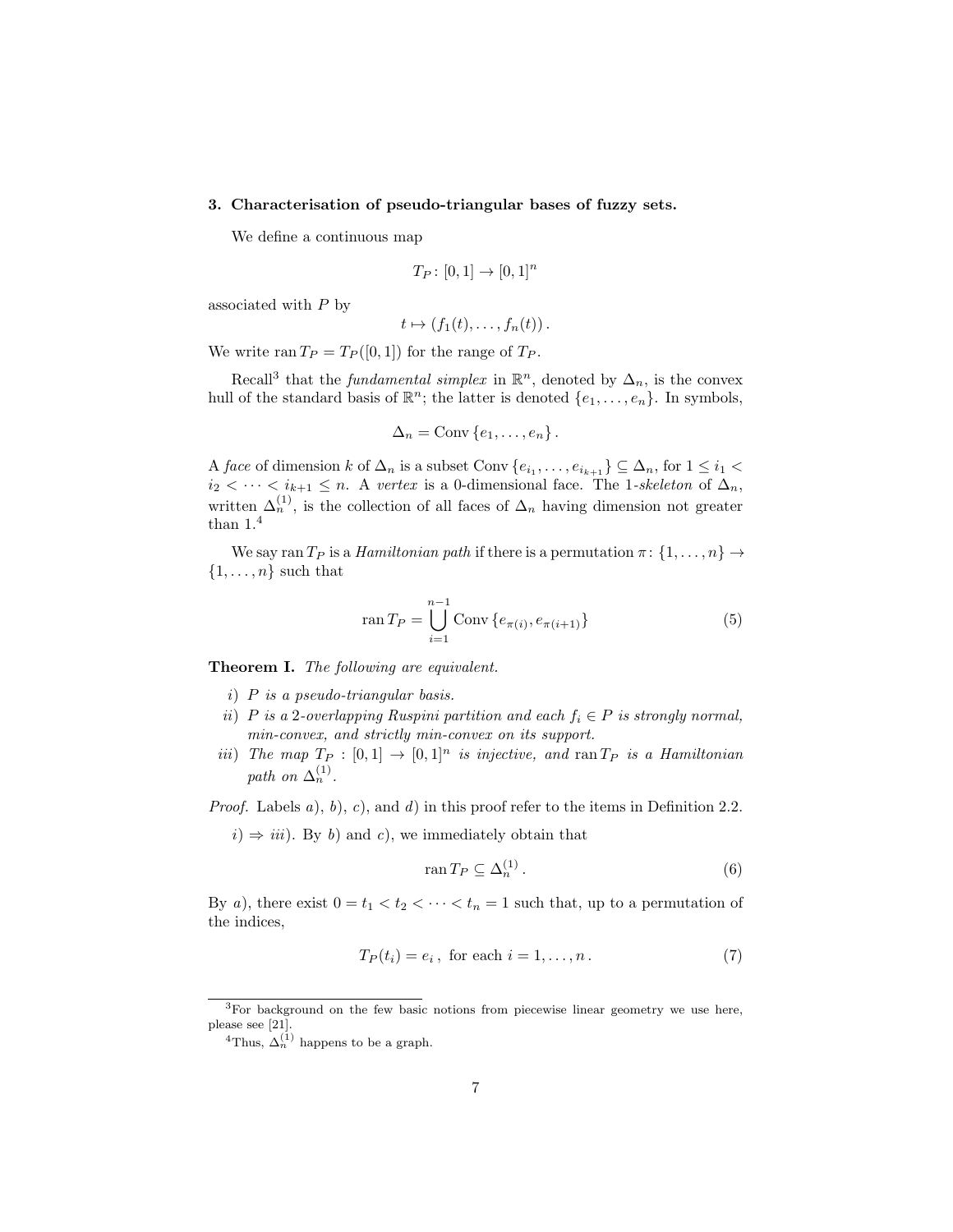Let us fix an interval  $[t_i, t_{i+1}]$ , for some  $i \in \{1, \ldots, n-1\}$ . By  $(6-7)$  and b),  $T_P([t_i, t_{i+1}]) \subseteq \text{Conv} \{e_i, e_{i+1}\}.$  Again by (7), since  $T_P$  is continuous, using the intermediate value theorem we obtain

$$
T_P([t_i, t_{i+1}]) = \text{Conv}\{e_i, e_{i+1}\}.
$$
\n(8)

Thus,

$$
\operatorname{ran} T_P = \bigcup_{i=1}^{n-1} T([t_i, t_{i+1}]) = \bigcup_{i=1}^{n-1} \operatorname{Conv} \{e_i, e_{i+1}\},
$$

that is,  $\text{ran } T_P$  is a Hamiltonian path.

It remains to show that  $T_P$  is injective. If not *(absurdum hypothesis)*, there exist  $x, y \in [0, 1]$ , with  $x < y$  such that  $T_P(x) = T_P(y)$ . Then (8) entails that  $x, y \in [t_i, t_{i+1}]$ , for some i. But the fact that  $f_i(x) = f_i(y)$  and  $f_{i+1}(x) =$  $f_{i+1}(y)$ , for  $x \neq y$ , contradicts d).

 $iii)$  ⇒ ii). Since ran  $T_P \subseteq \Delta_n$ , we have  $\sum_{i=1}^n f_i(x) = 1$  for all  $x \in [0,1]$ , that is, P is a Ruspini partition. Since ran  $T_P \subseteq \Delta_n^{(1)}$ ,  $(f_1(x), \ldots, f_n(x))$  has at most 2 non-zero coordinates, for each  $x \in [0, 1]$ , that is, P is 2-overlapping. By the definition of Hamiltonian path, ran T<sub>P</sub> contains all vertices of  $\Delta_n^{(1)}$ . Thus, each  $f_i$  is normal. Since, moreover,  $T_P$  is injective, each  $f_i$  is strongly normal.

Up to a permutation of the indices, there exist  $t_1 < t_2 < \cdots < t_{n-1} < t_n$ , such that  $T_P(t_i) = e_i$ , for each  $i = 1, ..., n$ . Moreover, by the intermediate value theorem we have  $T_P([t_i, t_{i+1}]) \supseteq \text{Conv}\{e_i, e_{i+1}\}, i = 1, \ldots, n-1$ . But since  $T_P$  is injective it follows at once that

$$
T_P([t_i, t_{i+1}]) = \text{Conv}\{e_i, e_{i+1}\}, \ i = 1, \dots, n-1. \tag{9}
$$

Now (9) implies, for each  $i \in \{2, \ldots, n-1\},\$ 

$$
f_i(x) < f_i(y), \text{ for } t_{i-1} \le x < y \le t_i; \tag{10}
$$

$$
f_i(x) > f_i(y), \text{ for } t_i \le x < y \le t_{i+1}; \tag{11}
$$

$$
f_i(x) = 0, \text{ for } x \le t_{i-1} \text{ or } x \ge t_{i+1}. \tag{12}
$$

Indeed, (12) is immediate, and (10) follows from the injectivity of  $T_P$ : if  $f_i(x) =$  $f_i(y)$  then  $f_{i-1}(x) = 1 - f_i(x) = 1 - f_i(y) = f_{i-1}(y)$ , so that  $T_P(x) = T_P(y)$ , a contradiction. The proof of (11) is analogous. Similar arguments show that, for each  $0 \le x < y \le 1$ ,  $f_1(x) \ge f_1(y)$  and  $f_n(x) \le f_n(y)$ .

We can now show that  $f_i$  is min-convex, for each  $i = 1, \ldots, n$ . By Lemma 2.1 it suffices to show that whenever  $0 \leq x < y < z \leq 1$ , and  $f_i(x) > f_i(y)$ , then  $f_i(y) \ge f_i(z)$ . The cases  $i = 1$  and  $i = n$  are trivial; assume  $1 < i < n$ . Since  $f_i(x) > 0$ , we have  $t_{i-1} < x < t_{i+1}$  by (12). If  $x \ge t_i$ , by (11) and  $(12)$ ,  $f_i(y) \ge f_i(z)$ . If  $x < t_i$ , then, by  $(10)$ ,  $y > t_i$ . Using  $(11-12)$ , we obtain  $f_i(y) \ge f_i(z)$ . In each case, if  $f_i(x) > f_i(y)$ , then  $f_i(y) \ge f_i(z)$ . A similar argument using  $(10-12)$  and Lemma 2.1 proves that each  $f_i$  is strictly minconvex on its support.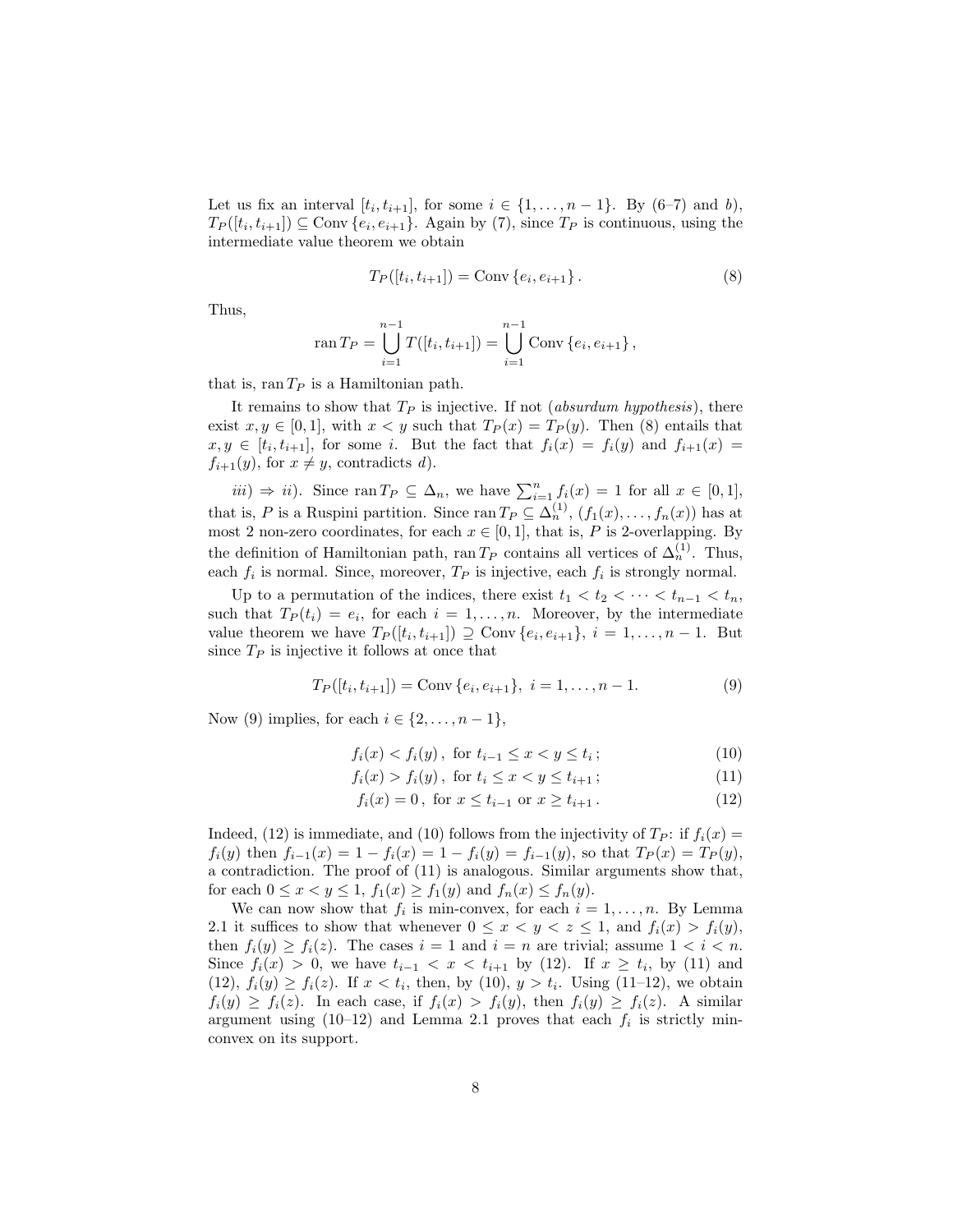$ii) \Rightarrow i$ . Since each  $f_i$  is strongly normal, and P is Ruspini, there exist  $0 \leq t_1 < t_2 < \cdots < t_{n-1} < t_n \leq 1$  such that (up to a permutation of the indices) for each  $i = 1, \ldots, n$  we have

$$
f_i(t_i) = 1, \ f_i(t_j) = 0, \text{ for } j \neq i. \tag{13}
$$

Moreover,  $t_1 = 0, t_n = 1$ . For suppose  $t_1 > 0$  (absurdum hypothesis). Then  $f_i(0)$  < 1 for each  $i = 1, \ldots, n$ . Since  $\sum_{i=1}^n f_i(0) = 1$ , and since P is 2overlapping, there are exactly two indices  $h > k \in \{1, \ldots, n\}$  such that  $f_h(0)$ ,  $f_k(0) > 0$ . Moreover, since  $h > 1$ , by (13) we have  $f_h(t_1) = 0$  and  $f_h(t_h) = 1$ . By Lemma 2.1, we conclude that  $f_h$  is not min-convex, a contradiction. Thus  $t_1 = 0$ . A similar argument shows  $t_n = 1$ . Summing up, there exist  $0 = t_1$  $t_2 < \cdots < t_{n-1} < t_n = 1$  such that (13) holds. It immediately follows that a) holds, too. In order to prove b), c), and d) let us fix an interval  $[t_i, t_i + 1]$ , for  $i = 1, \ldots, n - 1.$ 

To prove b), suppose by way of contradiction that there exists  $j \neq i, i + 1$ such that  $f_j(x) > 0$  for some  $x \in [t_i, t_{i+1}]$ . Say  $j < i$ . Since, by (13),  $x \neq t_i, t_{i+1}$ , we have that, on  $t_j < t_i < x$ ,  $f_j$  takes values  $f_j(t_j) = 1$ ,  $f_j(t_i) = 0$ ,  $f_j(x) > 0$ . By Lemma 2.1,  $f_i$  is not min-convex, a contradiction. The argument for  $j > i$ is analogous, and condition  $b$ ) is proved.

From b) and the hypothesis that  $P$  is Ruspini, we immediately obtain  $c$ .

It remains to prove d). By (13),  $f_i(t_i) = f_{i+1}(t_{i+1}) = 1$  and  $f_i(t_{i+1}) =$  $f_{i+1}(t_i) = 0$ . Moreover, since  $f_i$  and  $f_{i+1}$  are strongly normal, and P is Ruspini, using  $b)$  we have

$$
0 < f_i(x), f_{i+1}(x) < 1, \text{ for all } x \in (t_i, t_{i+1}).
$$
\n(14)

Since  $f_i, f_{i+1}$  are continuous, by the intermediate value theorem they are surjective when restricted to  $[t_i, t_{i+1}]$ . Suppose now that there exist  $y < z \in (t_i, t_{i+1})$ such that  $f_i(y) = f_i(z)$  (absurdum hypothesis). Observe that, by (14), [y, z] is contained in the support of  $f_i$  and  $f_{i+1}$ . Pick  $w \in (y, z)$ . If  $f_i(w) \leq f_i(y)$ , then, by Lemma 2.1,  $f_i$  is not strictly min-convex on its support, a contradiction. If  $f_i(w) > f_i(y)$ , then, by c),

$$
f_{i+1}(w) = 1 - f_i(w) < 1 - f_i(y) = f_{i+1}(y) = f_{i+1}(z).
$$

Thus  $f_{i+1}$  is not strictly min-convex on its support, a contradiction. Therefore,  $f_i$  and  $f_{i+1}$  are injective, and d) holds.  $\Box$ 

#### 4. Intermezzo: Lukasiewicz logic.

 Lukasiewicz (infinite-valued propositional) logic is a non-classical manyvalued system going back to the 1920's, cf. the early survey [14, §3], and its annotated English translation in [23, pp. 38–59]. The standard modern reference for Lukasiewicz logic is [5], while [19] deals with topics at the frontier of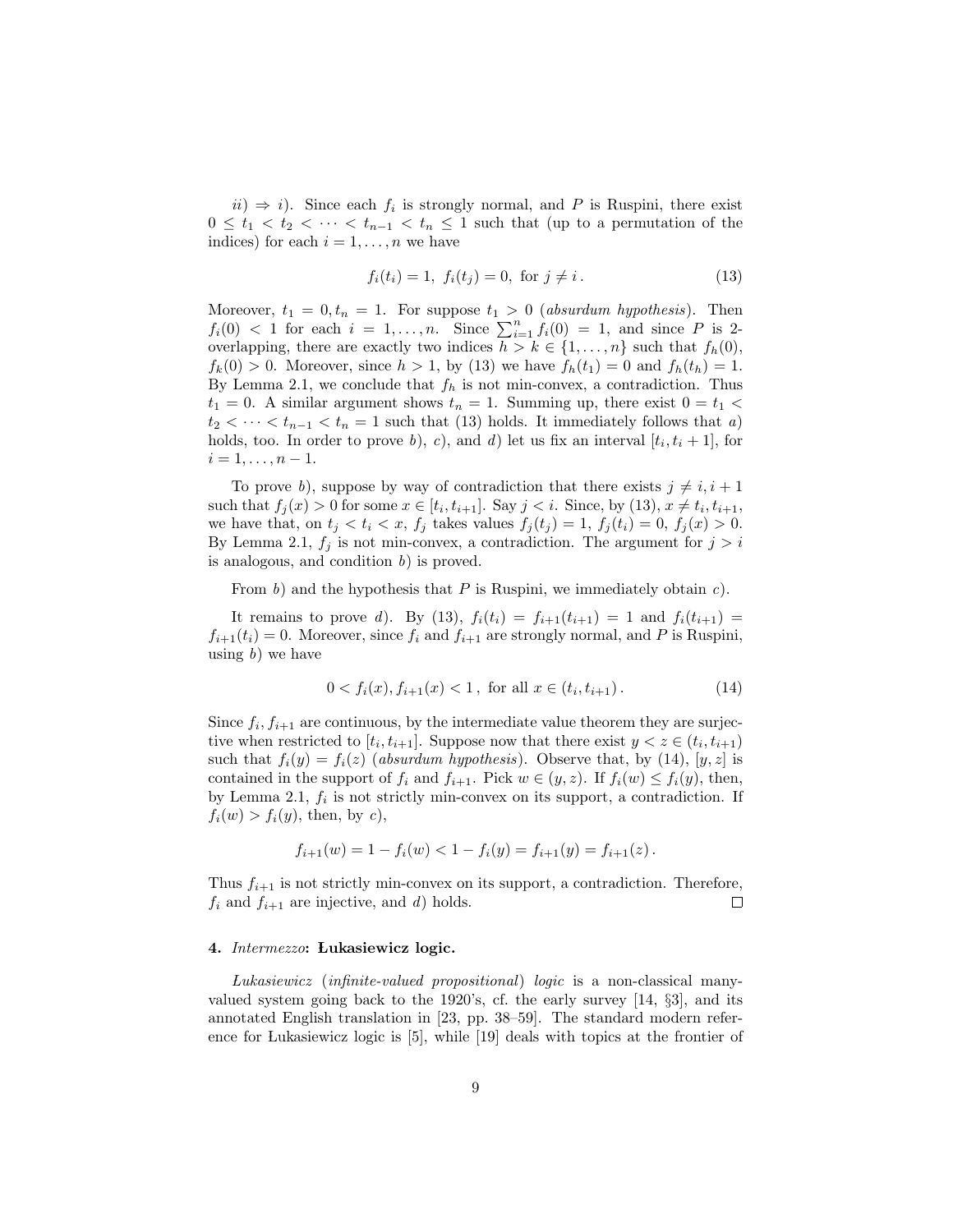current research. Lukasiewicz logic can also be regarded as a member of a larger hierarchy of many-valued logics that was systematised by Petr Hájek in the late Nineties, cf. [13]. Let us recall some basic notions.

Let us fix once and for all the countably infinite set of propositional variables:

$$
VAR = \{X_1, X_2, \ldots, X_n, \ldots\}.
$$

Let us write  $\perp$  for the logical constant falsum,  $\neg$  for the unary negation connective, and  $\rightarrow$  for the binary implication connective. (Further derived connectives are introduced below.) The set FORM of (well-formed) formulæ<sup>5</sup> is defined exactly as in classical logic over the language  $\{\perp, \neg, \rightarrow\}.$ 

The Lukasiewicz calculus is defined by the five<sup>6</sup> axiom schemata

- $(0) \perp \rightarrow \alpha$  (Ex falso quodlibet.)
- (A1)  $\alpha \to (\beta \to \alpha)$  (A fortiori.)
- (A2)  $(\alpha \to \beta) \to ((\beta \to \gamma) \to (\alpha \to \gamma))$  (Implication is transitive.) (A3)  $((\alpha \to \beta) \to \beta) \to ((\beta \to \alpha) \to \alpha)$  (Disjunction is commutative.)
- (A4)  $(\neg \alpha \to \neg \beta) \to (\beta \to \alpha)$  (Contraposition.)

with *modus ponens* as the only deduction rule. Provability is defined exactly as in classical logic;  $\vdash \alpha$  means that formula  $\alpha$  is provable. We write  $\mathscr L$  to denote Lukasiewicz logic.

The logical constant verum ( $\top$ ), the conjunction ( $\land$ ), the disjunction ( $\lor$ ), and the biconditional  $(\leftrightarrow)$  are defined as in Table 1. From the definition of disjunction one sees that (A3) indeed asserts the commutativity of disjunction. Other common derived connectives are reported in the same table, with their definition. Some remarks are in order. Using the biconditional, one defines formulæ  $\alpha, \beta \in$  FORM to be *logically equivalent* just in case  $\vdash \alpha \leftrightarrow \beta$  holds. The connectives  $\odot$  and  $\oplus$  are then De Morgan dual:  $\alpha \oplus \beta$  is logically equivalent to  $\neg(\neg \alpha \odot \neg \beta)$ , and  $\alpha \odot \beta$  is logically equivalent to  $\neg(\neg \alpha \oplus \neg \beta)$ . These connectives, known as the *strong disjunction*  $(\oplus)$  and *strong conjunction*  $(\odot)$  of  $\mathscr{L}$ , play a central rôle both in Hájek's treatment of many-valued logics [13], and in Chang's algebraisation of  $\mathscr L$  via MV-algebras [5]. They are not idempotent, in the sense that  $\alpha \oplus \alpha$  and  $\alpha$  are not logically equivalent: only the implication  $\alpha \to \alpha \oplus \alpha$  is provable; dual considerations apply to  $\odot$ . Conjunction ( $\land$ ) and disjunction ( $\lor$ ) also are De Morgan dual, but they are idempotent; in fact, they are sometimes called the lattice connectives because they induce the structure of a distributive

<sup>5</sup>A set of conventions for omitting parentheses in formulæ is usually adopted, and later extended to derived connectives. We do not spell the details here, as the conventions are analogous to the ones in classical logic, and are unlikely to cause confusion.

 ${}^{6}$ In [5, Chapter 4] the language has no logical constants, and consequently (A0) does not appear as an axiom. We prefer to explicitly have  $\perp$  in the language, and thus we add Ex falso quodlibet to the standard axiomatisation.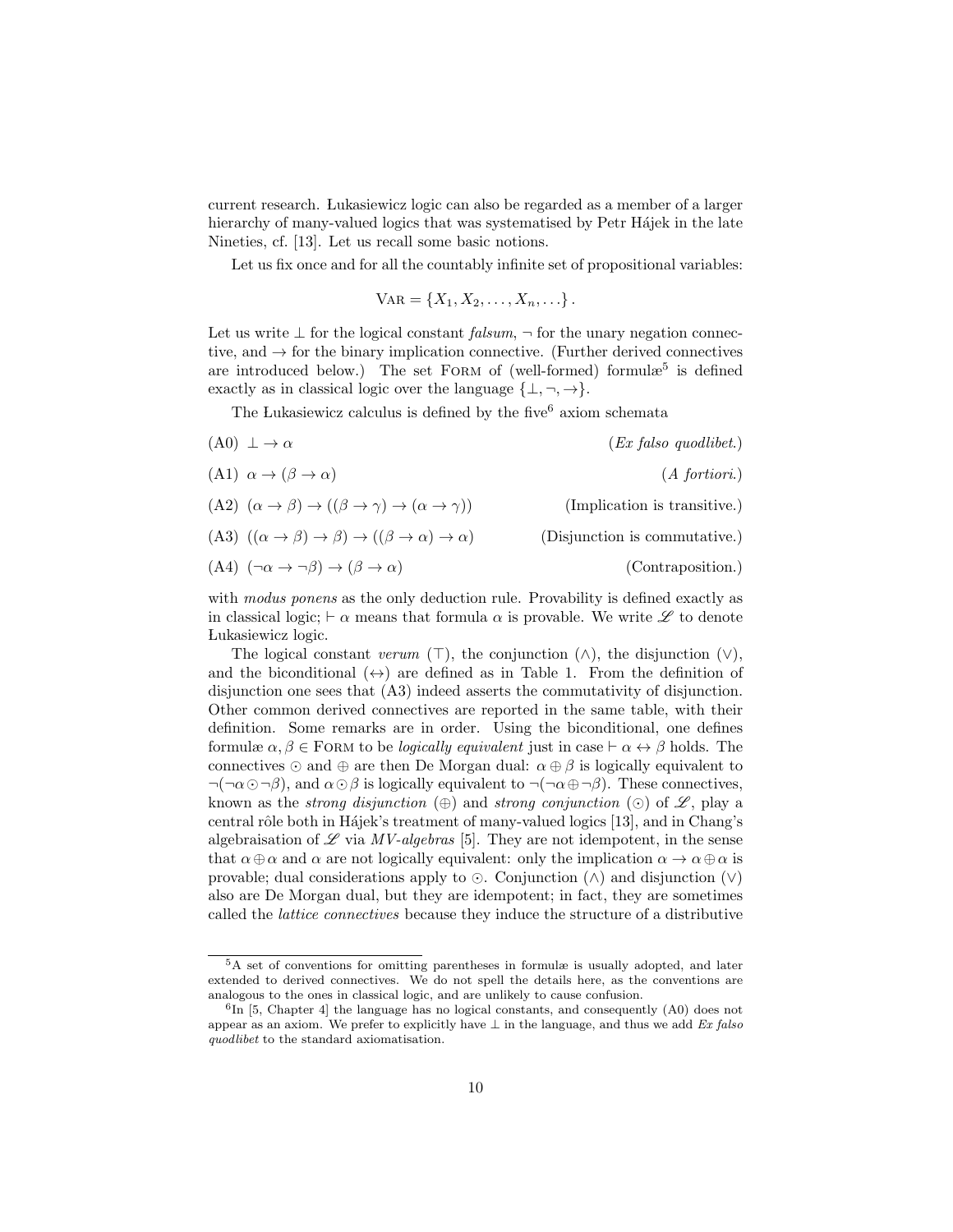| <b>Notation</b>                | Definition                                     | Name                   | Idempotent     |
|--------------------------------|------------------------------------------------|------------------------|----------------|
|                                |                                                | Falsum                 |                |
|                                |                                                | Verum                  |                |
| $\neg \alpha$                  |                                                | Negation               |                |
| $\alpha \rightarrow \beta$     |                                                | Implication            |                |
| $\alpha \vee \beta$            | $(\alpha \rightarrow \beta) \rightarrow \beta$ | (Lattice) Disjunction  | Yes            |
| $\alpha \wedge \beta$          | $\neg(\neg\alpha \vee \neg\beta)$              | (Lattice) Conjunction  | Yes            |
| $\alpha \leftrightarrow \beta$ | $(\alpha \to \beta) \wedge (\beta \to \alpha)$ | Biconditional          |                |
| $\alpha \oplus \beta$          | $\neg \alpha \rightarrow \beta$                | Strong disjunction     | No.            |
| $\alpha \odot \beta$           | $\neg(\alpha \rightarrow$                      | Strong conjunction     | N <sub>o</sub> |
| $\alpha \ominus \beta$         | $\neg(\alpha \rightarrow \beta)$               | But not, or Difference |                |

Table 1: Connectives in Lukasiewicz logic.

lattice in the algebraic semantics of  $\mathscr{L}$ . Finally, the connective  $\ominus$  is the coimplication, *i.e.* the dual to  $\rightarrow$ .

If  $S \subseteq$  FORM is any set of formulæ, one writes  $S \vdash \alpha$  to mean that  $\alpha$  is provable in Lukasiewicz logic, under the additional set of assumptions S. When this is the case, one says that  $\alpha$  is a *syntactic consequence* of S. Since each one of (A0–A4) is a principle of classical reasoning, and since modus ponens is a classically valid rule of inference, each formula provable in  $\mathscr L$  is a theorem of classical propositional logic. The converse is not true: most notably, it is not hard to show that the *tertium non datur* law,  $\alpha \vee \neg \alpha$ , is not provable in Lukasiewicz logic. In fact, it can be shown that the addition of  $\alpha \vee \neg \alpha$  as a sixth axiom schema to (A0–A4) yields classical logic.

By a theory in Lukasiewicz logic one means any set of formulæ that is closed under provability, *i.e.* is deductively closed. For any  $S \subseteq$  FORM, the smallest theory that extends S exists: it is the *deductive closure*  $S^{\vdash}$  of S, defined by  $\alpha \in$  $S^{\vdash}$  if, and only if,  $S \vdash \alpha$ . A theory  $\Theta$  is consistent if  $\Theta \neq \text{FORM}$ , and inconsistent otherwise. A theory  $\Theta$  is axiomatised by a set  $S \subseteq$  FORM of formulæ if it so happens that  $\Theta = S^{\vdash}$ ; and  $\Theta$  is *finitely axiomatisable* if S can be chosen finite.

Let us now turn to the  $[0, 1]$ -valued semantics. An *atomic assignment*, or atomic evaluation, is an arbitrary function  $\overline{w}$ : VAR  $\rightarrow$  [0, 1]. Such an atomic evaluation is uniquely extended to an *evaluation* of all formulæ, or *possible world, i.e.* to a function  $w:$  FORM  $\rightarrow$  [0, 1], via the compositional rules:

$$
w(\bot) = 0,
$$
  
\n
$$
w(\alpha \to \beta) = \min \{1, 1 - (w(\alpha) - w(\beta))\},
$$
  
\n
$$
w(\neg \alpha) = 1 - w(\alpha).
$$

It follows by trivial computations that the formal semantics of derived connectives is the one reported in Table 2. Tautologies are defined as those formulæ that evaluate to 1 under every evaluation. Let us write  $\vdash \alpha$  to mean that the formula  $\alpha \in$  FORM is a tautology. The relativisation of this concept to theories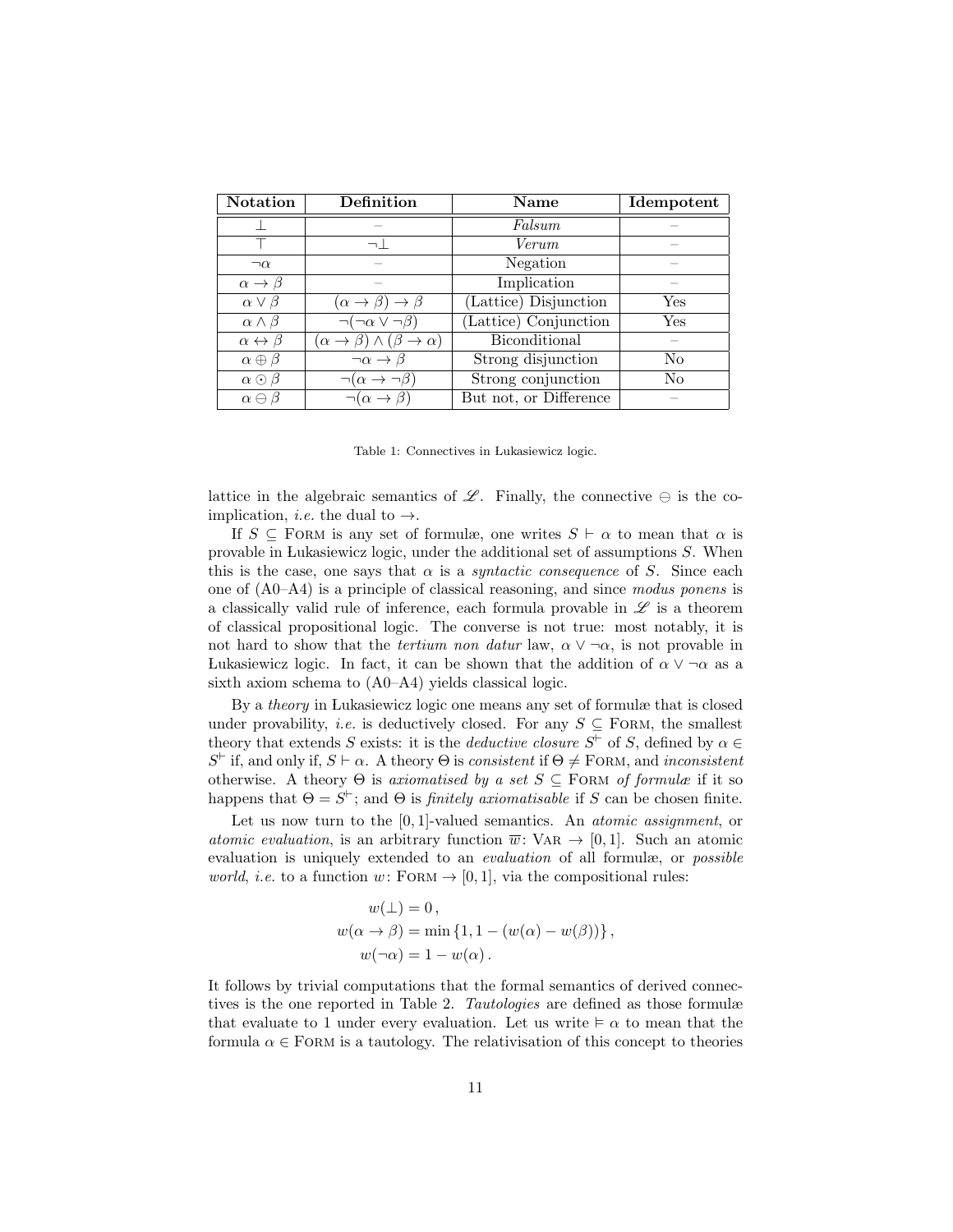| <b>Notation</b>                | Formal semantics                                                         |
|--------------------------------|--------------------------------------------------------------------------|
|                                | $w(\perp)=0$                                                             |
|                                | $w(\top) = 1$                                                            |
| $\neg \alpha$                  | $w(\neg \alpha) = 1 - w(\alpha)$                                         |
| $\alpha \rightarrow \beta$     | $w(\alpha \to \beta) = \min\{1, 1 - (w(\alpha) - w(\beta))\}$            |
| $\alpha \vee \beta$            | $w(\alpha \vee \beta) = \max \{w(\alpha), w(\beta)\}\$                   |
| $\alpha \wedge \beta$          | $w(\alpha \wedge \beta) = \min \{w(\alpha), w(\beta)\}\$                 |
| $\alpha \leftrightarrow \beta$ | $w(\alpha \leftrightarrow \beta) = 1 -  w(\alpha) - w(\beta) $           |
| $\alpha \oplus \beta$          | $\overline{w(\alpha \oplus \beta)}$ = min {1, $w(\alpha)$ + $w(\beta)$ } |
| $\alpha \odot \beta$           | $w(\alpha \odot \beta) = \max\{0, w(\alpha) + w(\beta) - 1\}$            |
| $\alpha \ominus \beta$         | $w(\alpha \ominus \beta) = \max\{0, w(\alpha) - w(\beta)\}\$             |

Table 2: Formal semantics of connectives in Lukasiewicz logic.

leads to the notion of semantic consequence. Let  $S \subseteq$  FORM be any subset, and let  $\Theta = S^{\vdash}$  be its associated theory. Given  $\alpha \in \text{FoRM}$ , the assertion  $S \models \alpha$ states that any evaluation w: FORM  $\rightarrow$  [0, 1] that satisfies  $w(S) = \{1\}$  — meaning that  $w(\beta) = 1$  for each  $\beta \in S$  — must also satisfy  $w(\alpha) = 1$ . When this is the case, we say that  $\alpha$  is a *semantic consequence* of S. We write  $S^{\varepsilon}$  for the set of semantic consequences of S.

It is an exercise to check that  $\mathscr L$  enjoys the generalised validity theorem: for any  $S \subseteq$  FORM and any  $\alpha \in$  FORM, if  $S \vdash \alpha$  then  $S \models \alpha$ . (For a proof, see [5, 4.5.1].) On the other hand, it is a non-trivial theorem that  $\mathscr L$  is complete<sup>7</sup> with respect to the many-valued semantics above: hence  $\vdash \alpha$  if, and only if,  $\models \alpha$ , for any  $\alpha \in$  FORM. The first proof of this appeared in [20]; see also [5, 4.5.1 & 4.5.2].

All of the above can be adapted in the obvious manner to the finite set  $VAR_n = \{X_1, \ldots, X_n\}$ , in which case one speaks of Lukasiewicz logic over n (propositional) variables, denoted  $\mathscr{L}_n$ . The results in the sequel are formulated for  $\mathscr{L}_n$ , though they do admit extension to  $\mathscr{L}$ . Although, strictly speaking, one should introduce fresh consequence relation symbols  $\vdash_n$  and  $\vdash_n$  for  $\mathscr{L}_n$ , we will avoid this pedantry and use  $\vdash$  and  $\vDash$  instead. We will write  $FORN_n$  for the set of formulæ whose propositional variables are contained in  $VAR_n$ .

#### 5. From functions to logic: theories induced by fuzzy sets.

The following is a detailed definition of  $\Theta_P$  as in (\*).

**Definition 5.1.** (1) An assignment  $\mu$ : FORM<sub>n</sub>  $\rightarrow$  [0, 1] is realised by P (at  $x \in [0, 1]$  if  $\mu(X_i) = f_i(x)$  for each  $i = 1, ..., n$ .

<sup>&</sup>lt;sup>7</sup>However,  $\mathscr L$  fails strong completeness *(i.e.* completeness for theories): there is a set  $S \subseteq$  FORM and a formula  $\alpha \in$  FORM such that  $S \models \alpha$ , but  $S \not\vdash \alpha$ ; see [5, 4.6].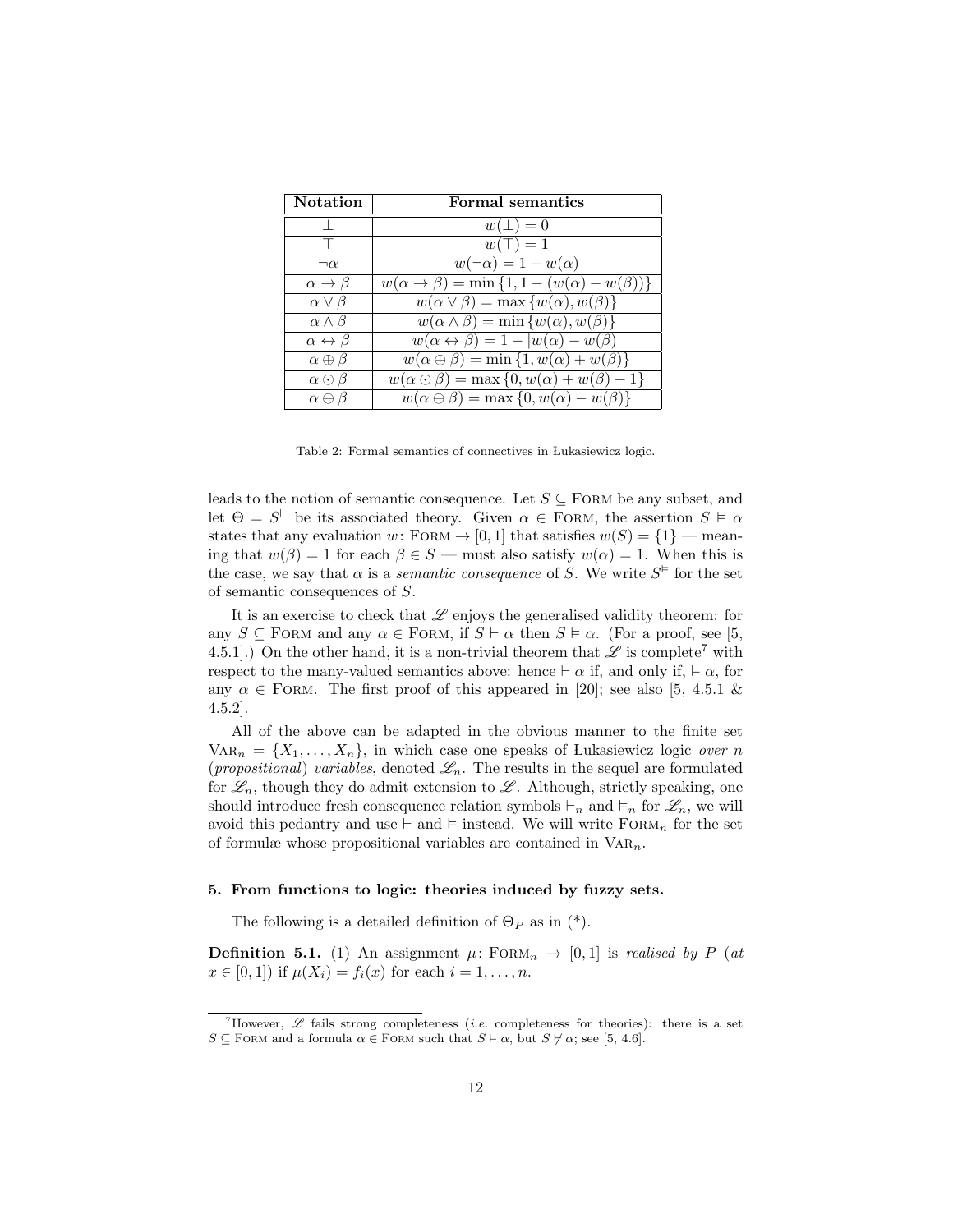(2) The theory  $\Theta_P \subseteq \text{FORM}_n$  associated with P is defined as the set of formulæ  $\varphi \in \text{FoRM}_n$  such that  $\mu(\varphi) = 1$  whenever the assignment  $\mu \colon \text{FoRM}_n \to$  $[0, 1]$  is realised by P.

We record a simple fact for later use.

**Lemma 5.1.** The set  $\Theta_P \subseteq \text{FORM}_n$  as in Definition 5.1 is indeed a theory, i.e. a deductively closed set of formulæ.

*Proof.* For suppose  $\varphi \in \text{FoRM}_n$  is such that  $\Theta_P \vdash \varphi$ . Since Lukasiewicz logic is sound with respect to [0, 1]-valued assignments [5, 4.5.1], it follows that  $\Theta_P \models \varphi$ . If now the assignment  $\mu$  is realised by  $P$ , by definition it evaluates to 1 each formula in  $\Theta_P$ ; from  $\Theta_P \models \varphi$  we have  $\mu(\varphi) = 1$ , too, and therefore  $\varphi \in \Theta_P$ . Hence  $\Theta_P$  is a theory.  $\Box$ 

Remark 2. Observe that the theory  $\Theta_P$  in Lemma 5.1 is always consistent: no assignment at all  $\mu$ : FORM<sub>n</sub>  $\rightarrow$  [0, 1] satisfies  $\mu(\perp) = 1$ , hence  $\perp \notin \Theta_P$ .

Remark 3. Notice that, as stated in the Prologue, Lemma 5.1 would hold (by the above proof) for any  $[0, 1]$ -valued logic that satisfies the minimal requirement of soundness with respect to  $[0, 1]$ -valued assignments. Also note that the finiteness of P plays no rôle in the proof. In conclusion, any given collection of fuzzy sets gives rise to specific theory in any given [0, 1]-valued logic.

For an application of Remark 3 in the context of theories of vagueness, the interested reader may consult [16].

#### 6. How to axiomatise a pseudo-triangular basis of fuzzy sets.

In this section we throughout work with Lukasiewicz logic over  $n$  propositional variables,  $\mathscr{L}_n$ . We prepare the following formulæ in FORM<sub>n</sub>.

$$
\rho = X_1 \oplus X_2 \oplus \cdots \oplus X_n, \qquad (15)
$$

$$
\alpha_{ij} = \neg(X_i \odot X_j), \qquad \text{for } i, j = 1, \dots, n, \text{ and } |i - j| = 1, \qquad (16)
$$

$$
\beta_{ij} = \neg(X_i \land X_j), \qquad \text{for } i, j = 1, \dots, n, \text{ and } |i - j| > 1. \tag{17}
$$

We further set

$$
\mathbb{A} = \{ \rho \} \cup \{ \alpha_{ij} \mid i, j = 1, ..., n, \text{ and } |i - j| = 1 \} \cup \{ \beta_{ij} \mid i, j = 1, ..., n, \text{ and } |i - j| > 1 \}.
$$

By the 1-set of a formula  $\varphi \in \text{FoRM}_n$  we mean the following subset of  $[0,1]^n$ :

$$
\{(x_1,\ldots,x_n)\in [0,1]^n \mid \mu_{\vec{x}}(\varphi)=1\},\
$$

where  $\mu_{\vec{x}}$ : FORM<sub>n</sub>  $\rightarrow$  [0, 1] is the unique evaluation extending the assignment  $X_1 \mapsto x_1, \ldots, X_n \mapsto x_n$ . The 1-set of a finite set of formulæ  $\{\varphi_1, \ldots, \varphi_m\},$ moreover, is defined to be the 1-set of the formula  $\varphi_1 \wedge \cdots \wedge \varphi_m$ , or equivalently, the intersection of the 1-sets of  $\varphi_i$ ,  $i = 1, \ldots, m$ .

To prove our Theorem II, the following lemma is needed.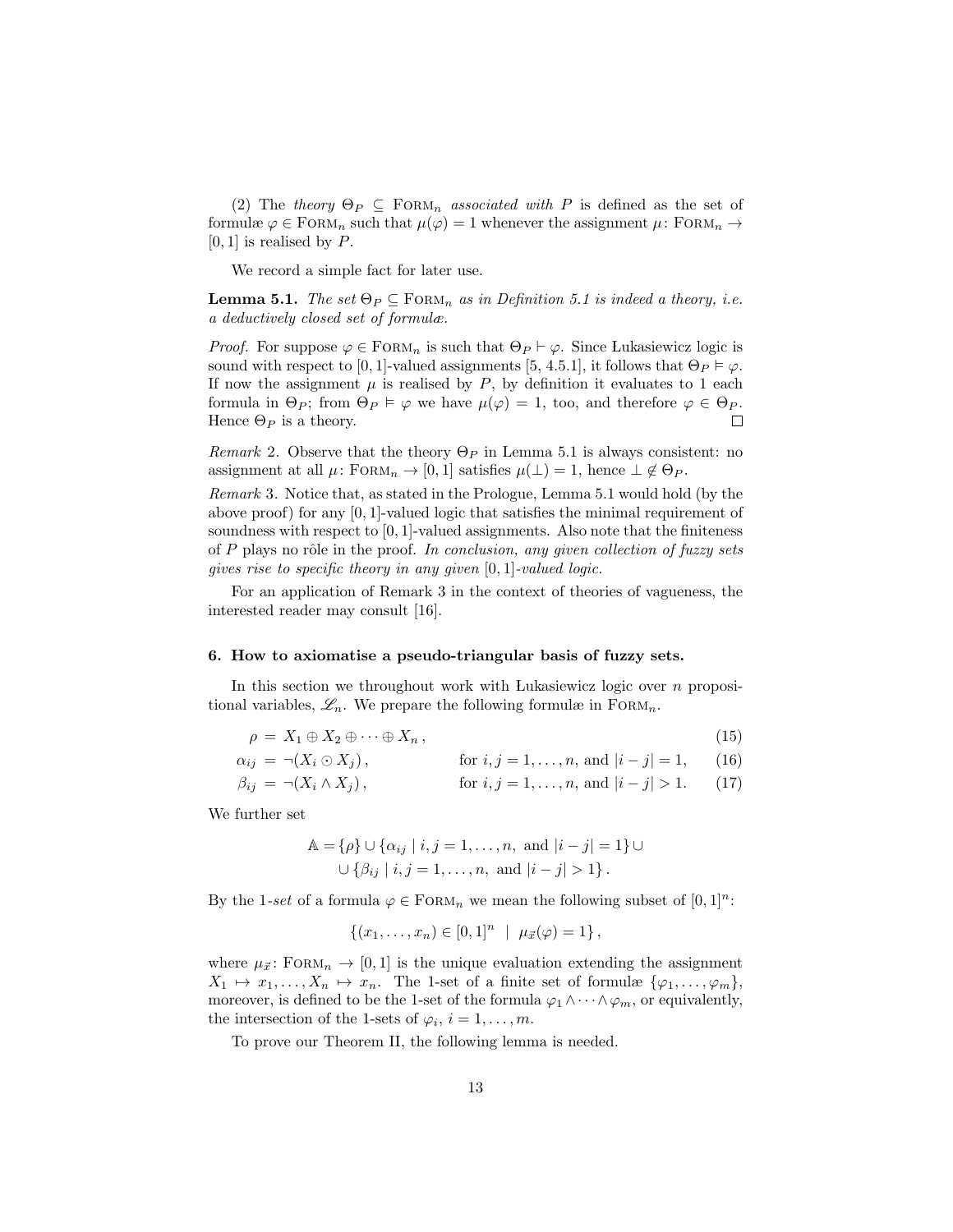**Lemma 6.1.** The 1-set of the set of formulæ  $A$  is precisely the Hamiltonian path  $\bigcup_{i=1}^{n-1}$  Conv  $\{e_i, e_{i+1}\}.$ 

*Proof.* For  $n = 3$  the proof is provided by Figures 4(a), 4(b) and 4(c).



Figure 4: The case  $n = 3$  of the proof of Lemma 6.1.

In general, let  $I_1$  be the 1-set of (17). Then  $(x_1, \ldots, x_n) \in I_1$  if, and only if, for all  $i, j \in \{1, ..., n\}$  such that  $|i - j| > 1$ ,  $1 - \min\{x_i, x_j\} = 1$ , that is, if, and only if, one between  $x_i$  and  $x_j$  equals 0. Thus, if  $F_i$  is the 2-dimensional face of  $[0, 1]^n$  containing both  $e_i$  and  $e_{i+1}$ , we have  $I_1 = \bigcup_{n=1}^{i=1} F_i$ .

Let now  $I_2$  be the 1-set of (16–17). Then,  $(x_1, \ldots, x_n) \in I_2$  if, and only if,  $I_2 \subseteq I_1$ , and, for all  $i \in \{1, ..., n-1\}$ ,  $1 - \max\{0, x_i + x_{i+1} - 1\} = 1$ , that is  $x_i + x_{i+1} \leq 1$ . Thus,  $I_2 = \bigcup_{i=1}^{n-1}$  Conv  $\{0, e_i, e_{i+1}\}.$ 

Finally, let  $I_3$  be the 1-set of (15–17), *i.e.* of A. Then,  $(x_1, \ldots, x_n) \in I_3$  if, and only if,  $I_3 \subseteq I_2$ , and  $\min\{1, x_1 + \cdots + x_n\} = 1$ . Thus,  $I_3 = \bigcup_{i=1}^{n-1} \text{Conv}\{e_i, e_{i+1}\}.$  $\Box$ 

#### Theorem II. The following are equivalent.

- i) P is a pseudo-triangular basis of fuzzy sets.
- ii) P is separating, and  $\Theta_P = \mathbb{A}^{\vdash}$ .

*Proof.* i)  $\Rightarrow$  ii). It is immediate to check that a pseudo-triangular basis of fuzzy sets is separating.

We next show that  $\mathbb{A}^{\vdash} \subseteq \Theta_P$ . To this aim, let  $\mu$ : FORM<sub>n</sub>  $\rightarrow$  [0, 1] be an assignment realised by  $P$  at  $x$ . By Definition 5.1:

$$
\mu(\rho) = \min\{1, \mu(X_1) + \cdots + \mu(X_n)\} = \min\{1, f_1(x) + \cdots + f_n(x)\};
$$
  
\n
$$
\mu(\alpha_{ij}) = 1 - \max\{0, \mu(X_i) + \mu(X_j) - 1\} = 1 - \max\{0, f_i(x) + f_j(x) - 1\},
$$
  
\nfor  $i, j = 1, ..., n$ , and  $|i - j| = 1$ ;  
\n
$$
\mu(\beta_{ij}) = 1 - \min\{\mu(X_i), \mu(X_j)\} = 1 - \min\{f_i(x), f_j(x)\},
$$
  
\nfor  $i, j = 1, ..., n$ , and  $|i - j| > 1$ .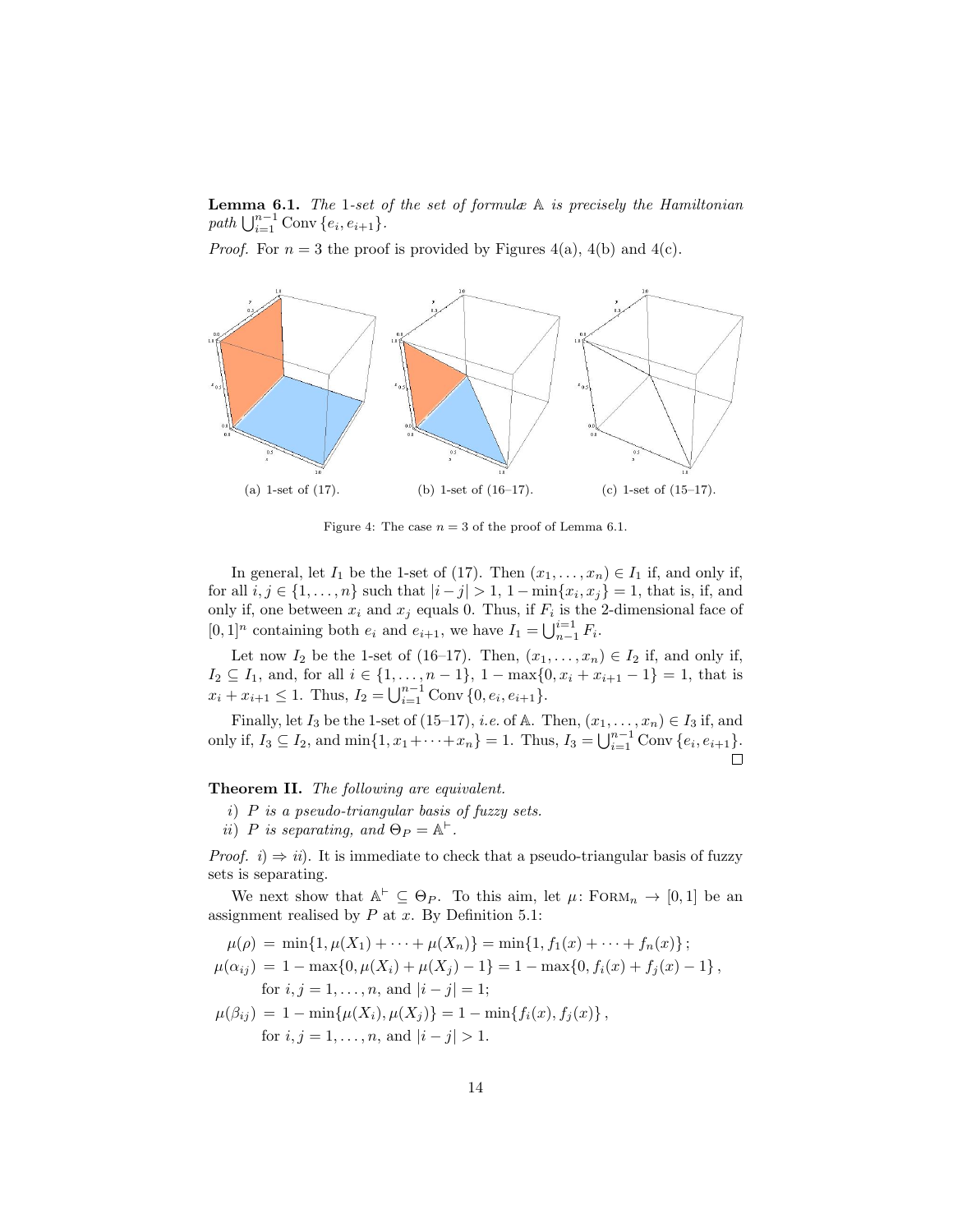By c) in Definition 2.2,  $\mu(\rho) = 1$ , and  $\mu(\alpha_{ij}) = 1$  for all  $i, j = 1, ..., n$  such that  $|i - j| = 1$ . By b) in Definition 2.2, for  $|i - j| > 1$ , at least one between  $f_i(x)$ and  $f_j(x)$  equals 0. Thus,  $\mu(\beta_{ij}) = 1$ , for all  $i, j = 1, \ldots, n$ , and  $|i - j| > 1$ . Hence  $\mathbb{A} \subseteq \Theta_P$ , indeed. By Lemma 5.1 we therefore have  $\mathbb{A}^{\vdash} \subseteq \Theta_P$ .

It remains to prove that  $\mathbb{A}^{\vdash} \supseteq \Theta_P$ . Let  $I_{\mathbb{A}}$  be the 1-set of  $\mathbb{A}$ . By Lemma 6.1 we have

$$
I_{\mathbb{A}} = \bigcup_{i=1}^{n-1} \text{Conv}\{e_i, e_{i+1}\}.
$$
 (18)

On the other hand, by Theorem 3 we have

$$
\operatorname{ran} T_P = \bigcup_{i=1}^{n-1} \operatorname{Conv} \{e_i, e_{i+1}\}.
$$
 (19)

Hence  $I_{\mathbb{A}} = \text{ran } T_P$  by (18–19). If now  $\varphi \in \Theta_P$ , and  $I_{\varphi}$  is its 1-set, then each assignment realised by P at some point of [0, 1] satisfies  $\varphi$  by the definition of  $\Theta_P$ , and therefore we have  $I_{\varphi} \supseteq I_{\mathbb{A}}$ . By the definition of semantic consequence we may rewrite the latter inclusion as  $\varphi \in A^{\models}$ . Since A is a finite set, by the Hay-Wójcicki's Theorem [5, 4.6.7] we conclude  $\mathbb{A}^{\varepsilon} = \mathbb{A}^{\varepsilon}$ , as was to be shown.

 $ii) \Rightarrow i$ ) That P is separating is evidently equivalent to the fact that the map  $T_P: [0, 1] \to [0, 1]^n$  is injective, so let us assume the latter for the rest of this proof. Writing again  $I_A$  for the 1-set of A, by Lemma 6.1 we have (18). Hence it suffices to show

$$
ran T_P = I_A, \t\t(20)
$$

for then Theorem I implies that  $P$  is a pseudo-triangular basis of fuzzy sets.

To prove the inclusion ran  $T_P \subseteq I_{\mathbb{A}}$ , let  $x = (x_1, \ldots, x_n) \in \operatorname{ran} T_P$ . Then the assignment  $\mu(X_i) = x_i$  is realised by P at x, and thus  $\mu \models \Theta_P$  by the definition of  $\Theta_P$ . Since  $\Theta_P = \mathbb{A}^{\vdash}$  by assumption, and since A is finite, by the Hay-Wójcicki's Theorem [5, 4.6.7] we have  $\mathcal{O}_P = \mathbb{A}^{\vDash}$ , and therefore in particular  $\mu \models A.$ 

To prove the converse, let us set  $R = \text{ran } T_P \subseteq I_{\mathbb{A}}$ . Assume by way of contradiction that  $R \subset I_{\mathbb{A}}$ , *i.e.* there is  $x \in I_{\mathbb{A}}$  such that  $x \notin R$ . Therefore, if we set  $D = I_A \setminus \{x\}$ , we have  $R \subseteq D$ . But since R is the continuous image of a connected set, namely  $[0, 1]$ , it is itself connected, whereas by  $(18)$  we see that D has two connected components  $D_1$  and  $D_n$  containing  $e_1$  and  $e_n$ , respectively. Hence either  $R \subseteq D_1$ , or  $R \subseteq D_n$ . Say the former holds, without loss of generality, so that  $e_n \notin R$ . Next observe that R must be a closed set in the metric space  $I_{\mathbb{A}}$ , the latter endowed with the metric  $d(\cdot, \cdot)$  induced by the Euclidean distance of  $[0, 1]^n$ : indeed, this is a special case of the well-known closed map lemma, stating that a continuous map from a compact space to a Hausdorff (in particular, metric) space must be closed (=must send closed sets to closed sets). Hence  $e_n$  is an interior point of  $I_{\mathbb{A}} \setminus R$ , and thus there is an open set  $U \equiv U(e_n, \epsilon) = \{x \in I_\mathbb{A} \mid d(e_n, x) < \epsilon\}$ , for some real number  $\epsilon > 0$ , such that  $U \cap R = \emptyset$ . For an integer  $k \geq 1$ , let us consider the formula in  $F(\Omega)$ 

$$
\varphi_k = \underbrace{-X_n \oplus \cdots \oplus \neg X_n}_{k \text{ times}}.
$$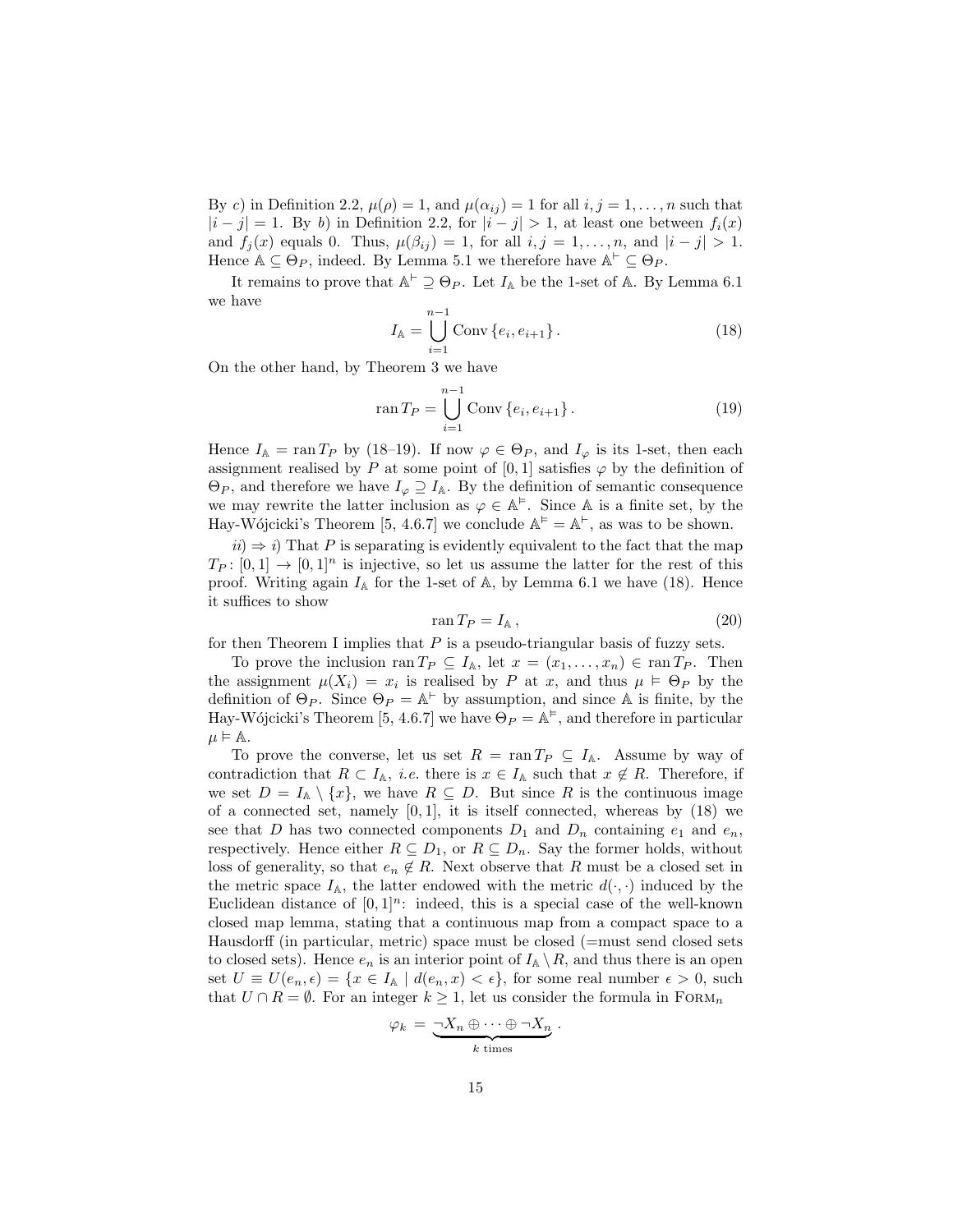Further, let  $I_{\varphi_k}$  be the 1-set of  $\varphi_k$ . Direct inspection shows that  $I_{\varphi_k} = \{(x_1, \ldots, x_n) \in$  $[0,1]^n \mid x_n \leq \frac{k-1}{k}$ . Let  $k_0 \geq 1$  be the least integer that satisfies

$$
k_0 \geq \frac{\sqrt{2}}{\epsilon}.
$$

Then a simple computation shows

$$
R \subseteq I_{\varphi_{k_0}}\,. \tag{21}
$$

By (21) we infer at once

$$
\varphi_{k_0} \in \Theta_P \,. \tag{22}
$$

On the other hand, the assignment  $\mu$ : FORM<sub>n</sub>  $\rightarrow$  [0, 1] such that  $\mu(X_n) = 1$  and  $\mu(X_i) = 0$ , for  $i = 1, ..., n - 1$ , satisfies  $\mu(\varphi_{k_0}) = 0$  and evaluates each formula in A to 1, because  $\{e_n\} \in I_{\mathbb{A}}$ . Hence  $\varphi_{k_0} \notin \mathbb{A}^{\vDash}$ , and therefore

$$
\varphi_{k_0} \notin \mathbb{A}^{\vdash} \tag{23}
$$

by soundness [5, 4.5.1]. Now (22–23) yield the desired contradiction  $\Theta_P \neq$  $\mathbb{A}^{\vdash}$  .  $\Box$ 

#### 7. Epilogue.

How can we generalise the results above to situations in which we are concerned with several physical observables? Here, we are to deal with fuzzy sets  $f_i: [0,1]^m \to [0,1], i = 1,\ldots,n$ , the integer  $m \geq 1$  being the number of observables. The generalisation of triangular bases to this setting requires elements of piecewise linear topology [21], which we assume in the following discussion. Consider a triangulation  $\Sigma$  of  $[0,1]^m$ , and let  $v_1, \ldots, v_l$  be the (finite) list of vertices of Σ. For each  $v_i$ , let  $h_i: [0,1]^m \to [0,1]$  be the function such that  $h_i(v_i) = 1$ ,  $h_i(v_j) = 0$  if  $j \neq i$ , and  $h_i$  agrees with an affine linear map  $\mathbb{R}^m \to \mathbb{R}$  on each simplex of  $\Sigma$ . Then  $h_i$  is automatically continuous and piecewise-linear, and is called the *Schauder hat* of  $\Sigma$  at  $v_i$ . The collection  $H_{\Sigma} = \{h_i \mid i = 1, \ldots, n\}$  is the Schauder basis of  $\Sigma$ . We then define the family P of fuzzy sets to be a triangular basis if is satisfies  $P = H_{\Sigma}$  for some triangulation  $\Sigma$  of  $[0, 1]^n$ . It is an exercise to check that this definition agrees with Definition 2.2 in case  $n = 1$ . It is also easy to see that Schauder bases are Ruspini partitions. Unfortunately, however, no elementary characterisation of Schauder bases analogous to our Theorem I is known. Nonetheless, abstract characterisations of Schauder bases have been obtained using homology and other mathematical tools [15]. This leads to the notion of abstract Schauder bases, the higher-dimensional analogue of pseudotriangular bases of fuzzy sets, originally introduced in the last-named author's Ph.D. thesis. Remarkably, Lukasiewicz logic does express the notion of abstract Schauder basis, so that it is possible to formulate a higher-dimensional analogue of our Theorem II. For the algebraic treatment of abstract Schauder bases in the language of lattice-groups—structures closely related to MV-algebras,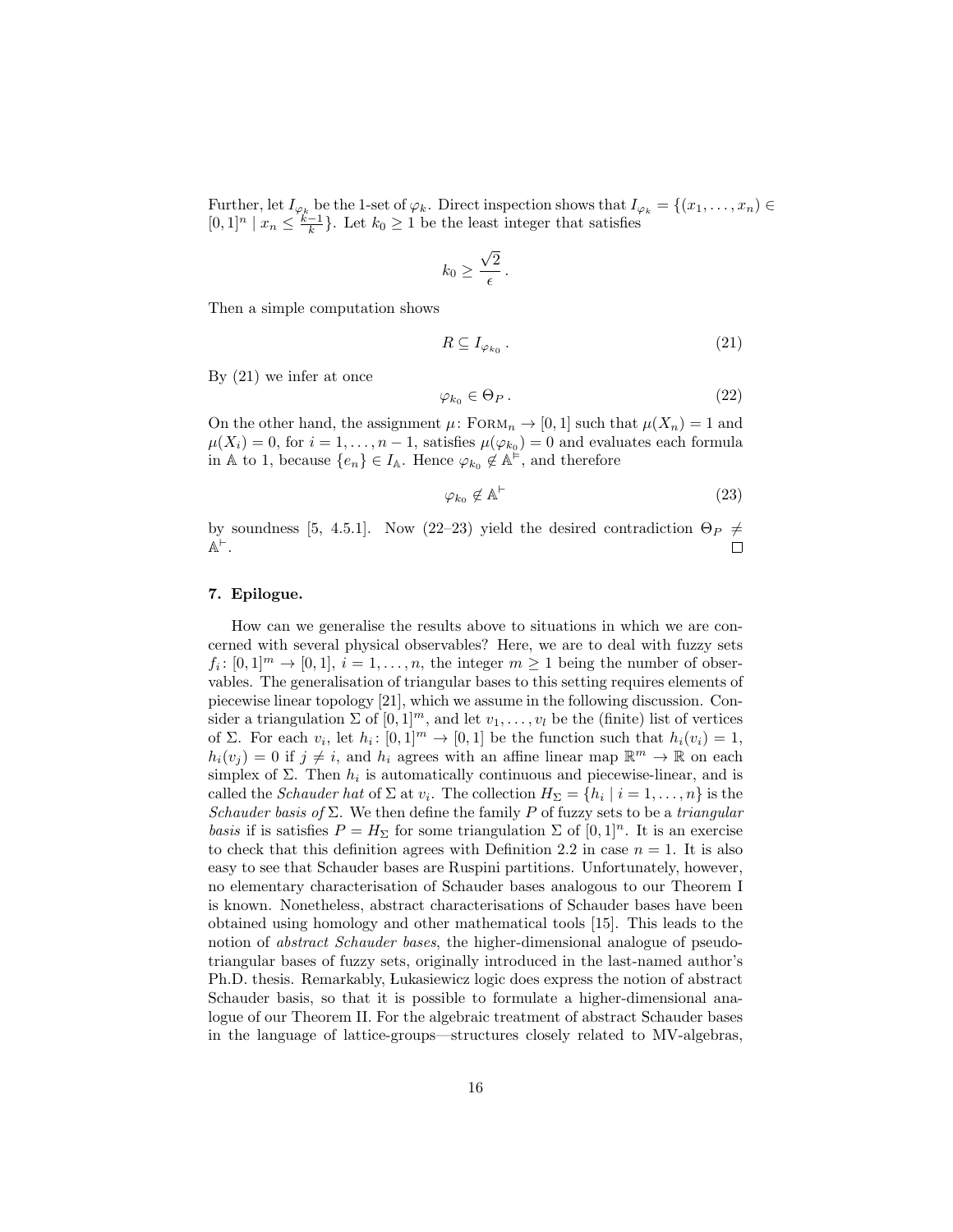the algebraic semantics of Lukasiewicz logic—the interested reader is referred to [15, 18, 17], and to the references therein. For an account of bases in the context of MV-algebras and Lukasiewicz logic themselves, see [19].

Lukasiewicz and Gödel-Dummett logics are part of a hierarchy of systems based on triangular norms; see [13]. It has been argued that the hierarchy, together with its generalisations, provides a framework that makes precise the notion of *mathematical fuzzy logic* [6, 7]. The proof of Lemma 5.1 above, though easy, does say that the programme of axiomatising properties of fuzzy sets by means of a [0, 1]-valued logic makes sense at a very general level. It is important to stress that, to carry this programme out, one needs a reasonably complete set of analogues of standard notions in mathematical logic<sup>8</sup>—e.g. deductively closed theories and axiomatisations. Mathematical fuzzy logic, in the sense above, does provide such analogues. It is therefore possible, at least in principle, to develop this line of research extensively.<sup>9</sup> The benefits would surely be equally distributed between the theoretical and the application-oriented parties. One knows more about, say, Gödel-Dummett logic as a theoretical many-valued system, if one knows exactly to what extent the logic is capable of expressing the semantical notion of Ruspini partition. And one can make more conscious design choices in facing, say, the problem of developing a specific fuzzy-based control system, if one has that very same information about Gödel-Dummett logic available.

Acknowledgements. The present paper is a much-expanded follow up to the conference paper [10].

#### References

- [1] S. Aguzzoli, M. Bianchi, V. Marra, A temporal semantics for basic logic, Studia Logica 92 (2009) 147–162.
- [2] S. Aguzzoli, M. Busaniche, V. Marra, Spectral duality for finitely generated nilpotent minimum algebras, with applications, J. Logic Comput. 17 (2007) 749–765.
- [3] S. Bova, P. Codara, D. Maccari, V. Marra, A logical analysis of Mamdanitype fuzzy inference, II: An experiment on the technical analysis of financial

 ${}^{8}{\rm For}$  the rôle that such notions may play even in developing a specific Mamdani-type fuzzy control system, see [4, 3].

<sup>&</sup>lt;sup>9</sup>We already mentioned our previous contribution [9] in this direction. Here we add in passing that it would be important to further investigate systems that are not based on the three standard triangular norms (Lukasiewicz, Gödel, and Product). For an instance of how the lack of continuity in a triangular norm affects the formal semantics, see [2]. And for an example of how it may be more appropriate to use semantic not exclusively based on the notion of degree of truth, see [1].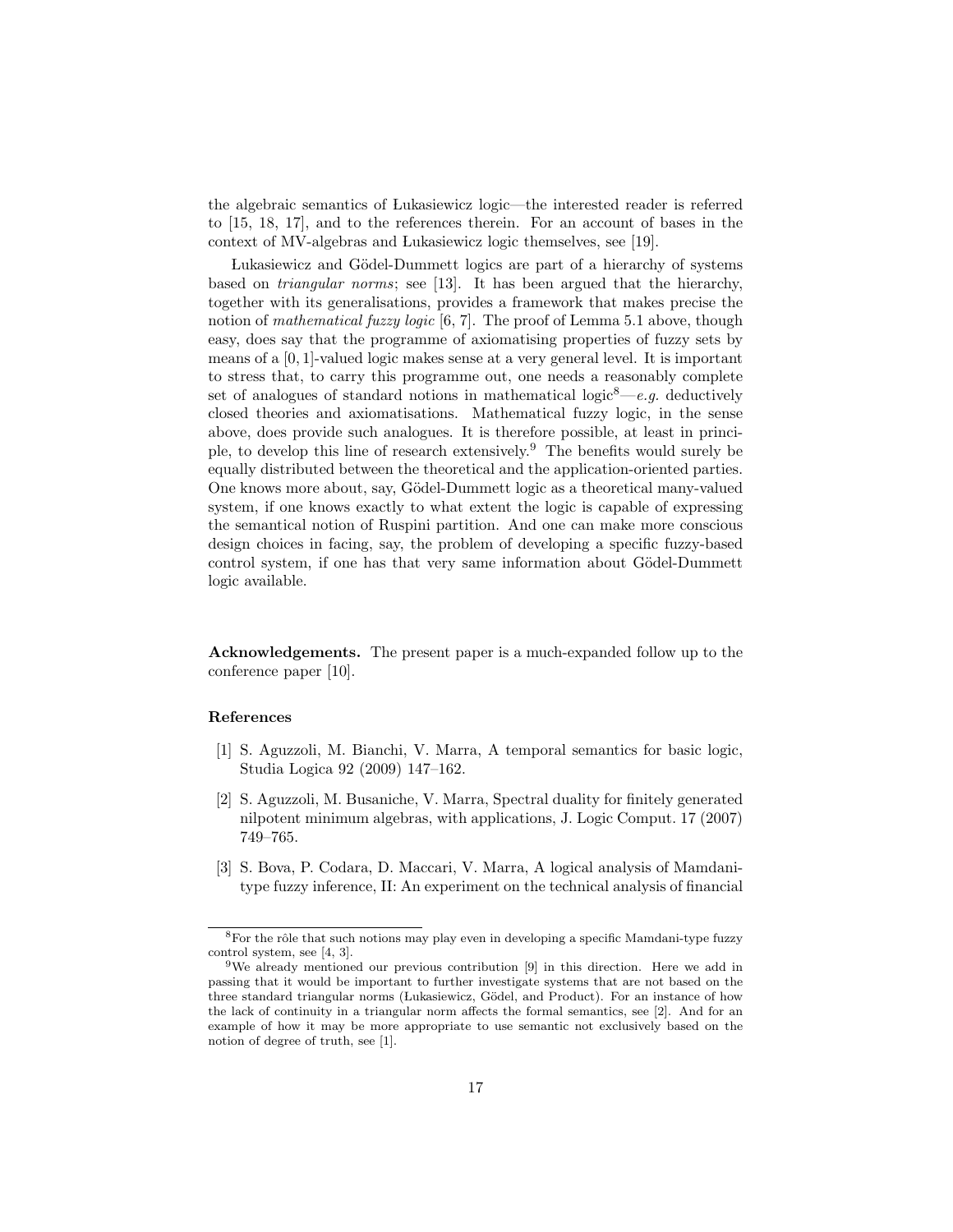markets, in: IEEE International Conference on Fuzzy Systems (FUZZ-IEEE), 2010, pp. 1–8. 10.1109/FUZZY.2010.5584834.

- [4] S. Bova, P. Codara, D. Maccari, V. Marra, A logical analysis of Mamdani-type fuzzy inference, I: Theoretical bases, in: IEEE International Conference on Fuzzy Systems (FUZZ-IEEE), 2010, pp. 1–8. 10.1109/FUZZY.2010.5584830.
- [5] R.L.O. Cignoli, I.M.L. D'Ottaviano, D. Mundici, Algebraic foundations of many-valued reasoning, volume 7 of Trends in Logic—Studia Logica Library, Kluwer Academic Publishers, Dordrecht, 2000.
- [6] P. Cintula, P. Hájek, C. Noguera (Eds.), Handbook of Mathematical Fuzzy Logic, 1, volume 37 of Studies in Logic – Mathematical Logic and Foundations, College Publications, 2011.
- [7] P. Cintula, P. Hájek, C. Noguera (Eds.), Handbook of Mathematical Fuzzy Logic, 2, volume 38 of Studies in Logic – Mathematical Logic and Foundations, College Publications, 2011.
- [8] P. Codara, O.M. D'Antona, V. Marra, Best approximation of Ruspini partitions in Gödel logic, in: K. Mellouli (Ed.), Symbolic and Quantitative Approaches to Reasoning with Uncertainty, ECSQARU, 2007, volume 4724 of Lecture Notes in Computer Science (LNAI), pp. 161–172.
- [9] P. Codara, O.M. D'Antona, V. Marra, An analysis of Ruspini partitions in Gödel logic, Internat. J. Approx. Reason. 50 (2009) 825–836.
- [10] P. Codara, O.M. D'Antona, V. Marra, A characterisation of bases of triangular fuzzy sets, in: IEEE International Conference on Fuzzy Systems (FUZZ-IEEE), 2009, pp. 604–609.
- [11] D. Dubois, H. Prade, Fuzzy sets and systems: theory and applications, volume 144 of Mathematics in Science and Engineering, Academic Press Inc. [Harcourt Brace Jovanovich Publishers], New York, 1980.
- [12] J. Dydak, Partitions of unity, in: Proceedings of the Spring Topology and Dynamical Systems Conference, 2003, volume 27 (1) of Topology Proceedings, pp. 125–171.
- [13] P. Hájek, Metamathematics of fuzzy logic, volume 4 of Trends in Logic— Studia Logica Library, Kluwer Academic Publishers, Dordrecht, 1998.
- [14] J. Lukasiewicz, A. Tarski, Untersuchngen über den Aussagenkalkül., C. R. Soc. Sc. Varsovie 23 (1930) 30–50.
- [15] C. Manara, V. Marra, D. Mundici, Lattice-ordered abelian groups and Schauder bases of unimodular fans, Trans. Amer. Math. Soc. 359 (2007) 1593–1604 (electronic).